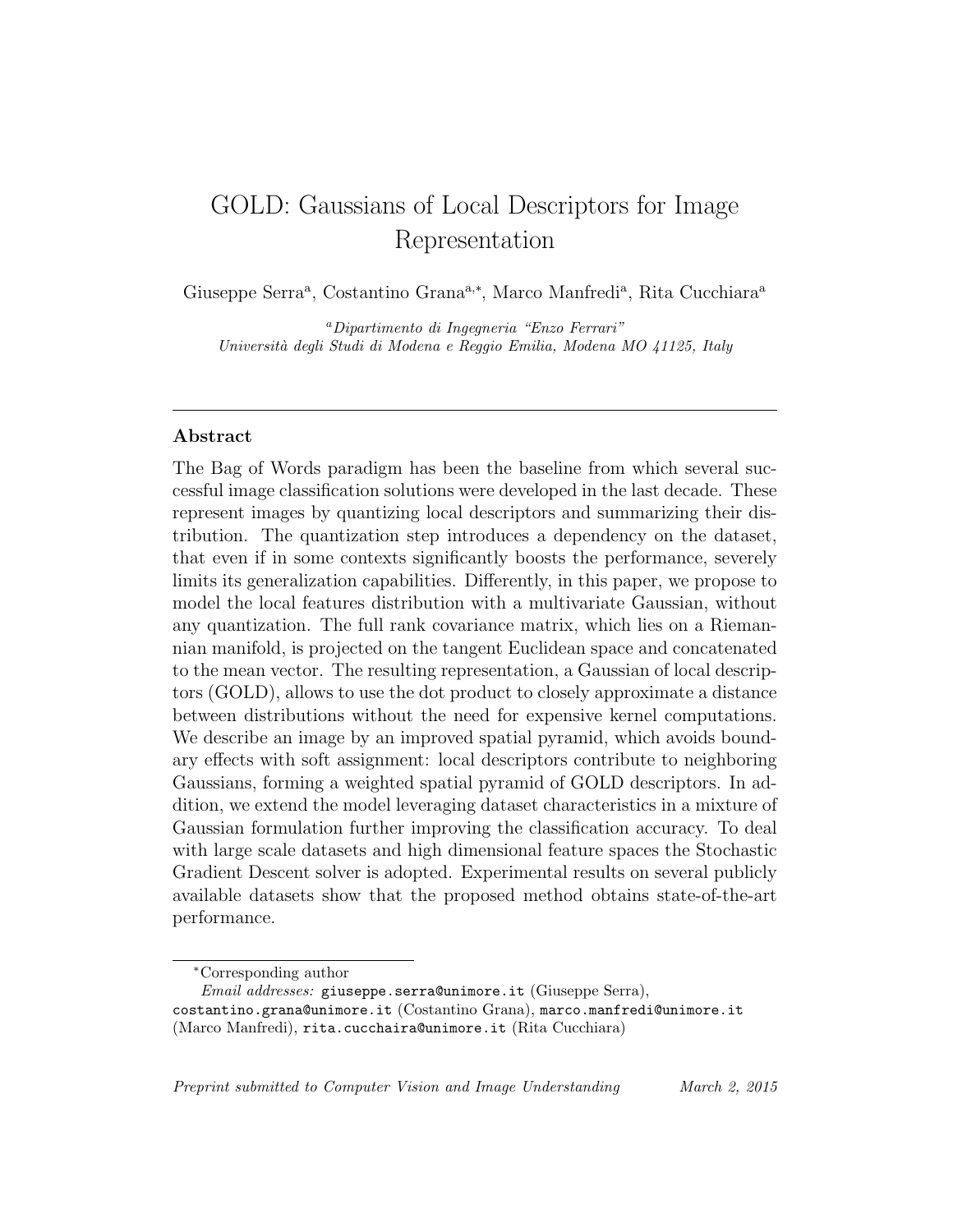Keywords: image classification, concept detection, Gaussian distribution, stochastic gradient descent

## 1. Introduction

Object and Scene Recognition have been a major research direction in computer vision, and, in particular, the task of automatically annotating images has received considerable attention. Systems extract some description from a training set of images, train a classifier and then can be used to perform their task on new images. The current "standard" approach for this task is some derivation of the Bag of Words (BoW) [1], and consists mainly of three steps: (i) extract local features, (ii) generate a codebook and then encode the local features into codes, (iii) pool all the codes together to generate a global image representation. In this approach a key step is the codebook generation, because it is the base to define a high-dimensional Bag Of Words histogram. Typically this is performed through clustering methods and the most common approach is the use of k-means clustering, because of its simplicity and convergence speed.

However, introducing a quantization of the feature space tightly ties dataset characteristics to the features representation, in the choice of both the position and the number of cluster centers to use. For the codewords positions, the quantization is learned from the training set, therefore the cluster centers reflect the training data distribution. The optimal number of cluster centers varies depending on the dataset. For example, in [2], the best accuracy using regular BoW is reached at 4k clusters for the Caltech-101 dataset, while, even if the improvement is progressively lower, in PASCAL VOC 2007 it does not reach saturation even with 25k cluster centers. Another example of this "hidden" dataset dependency inclusion may be found in many specializations of the BoW approach. [3] and [4] propose two different solutions to learn category specific codebooks and show how this is able to improve the descriptor ability to discriminate between similar categories.

The codebook generation step has been introduced in order to obtain a fixed length representation of the distribution of the local features of an image. This is not strictly necessary, since the descriptors distribution could be directly modeled with a parametric distribution [3, 5], and the parameters obtained on the single image may provide a summary of the local descriptors. In some contexts though, the information coming from the specific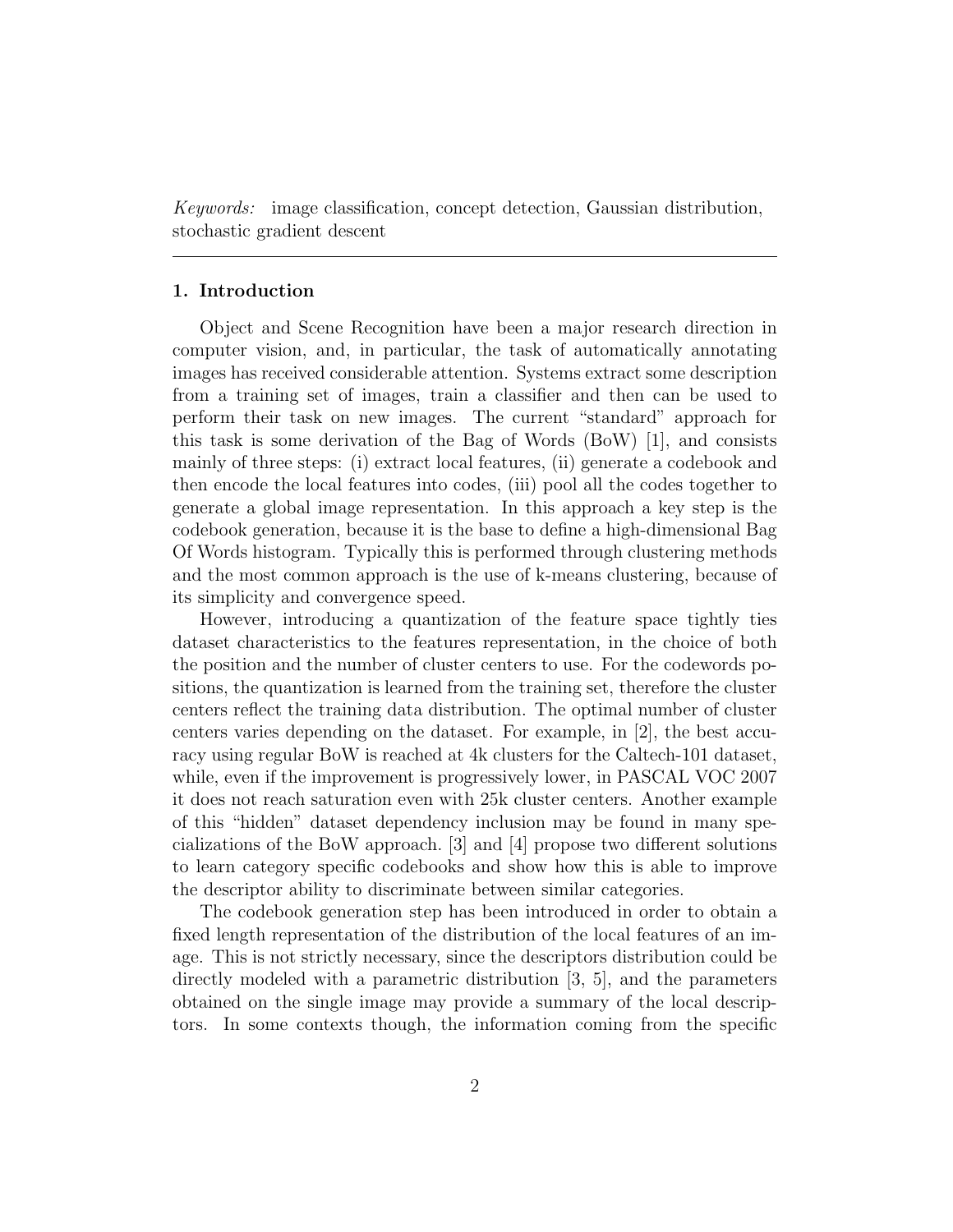

Figure 1: Sample images taken from the five datasets used in the experimental section. They pose different challenges both for object detection and multiple concepts annotation.

dataset characteristics is able to significantly boost the performance of the classification system.

Based on these considerations, in this paper we propose a solution to allow the descriptors to be obtained either in a dataset independent way or to leverage training information in their construction. Using a multivariate Gaussian distribution with full rank covariance matrix or a mixture of them it is possible to tune the system based on the context. We also show how to embed this descriptors in the Spatial Pyramid Representation [6] further removing border effects artifacts. The final image descriptor is then used both with an off-the-shelf batch classifier and with the Stochastic Gradient Descent on-line solver [7], which allows to deal with large scale datasets and high dimensional feature spaces.

We name our method Gaussian of Local Descriptors (GOLD) and demonstrate its effectiveness for automatic image annotation and object recognition. The main contributions of our work are: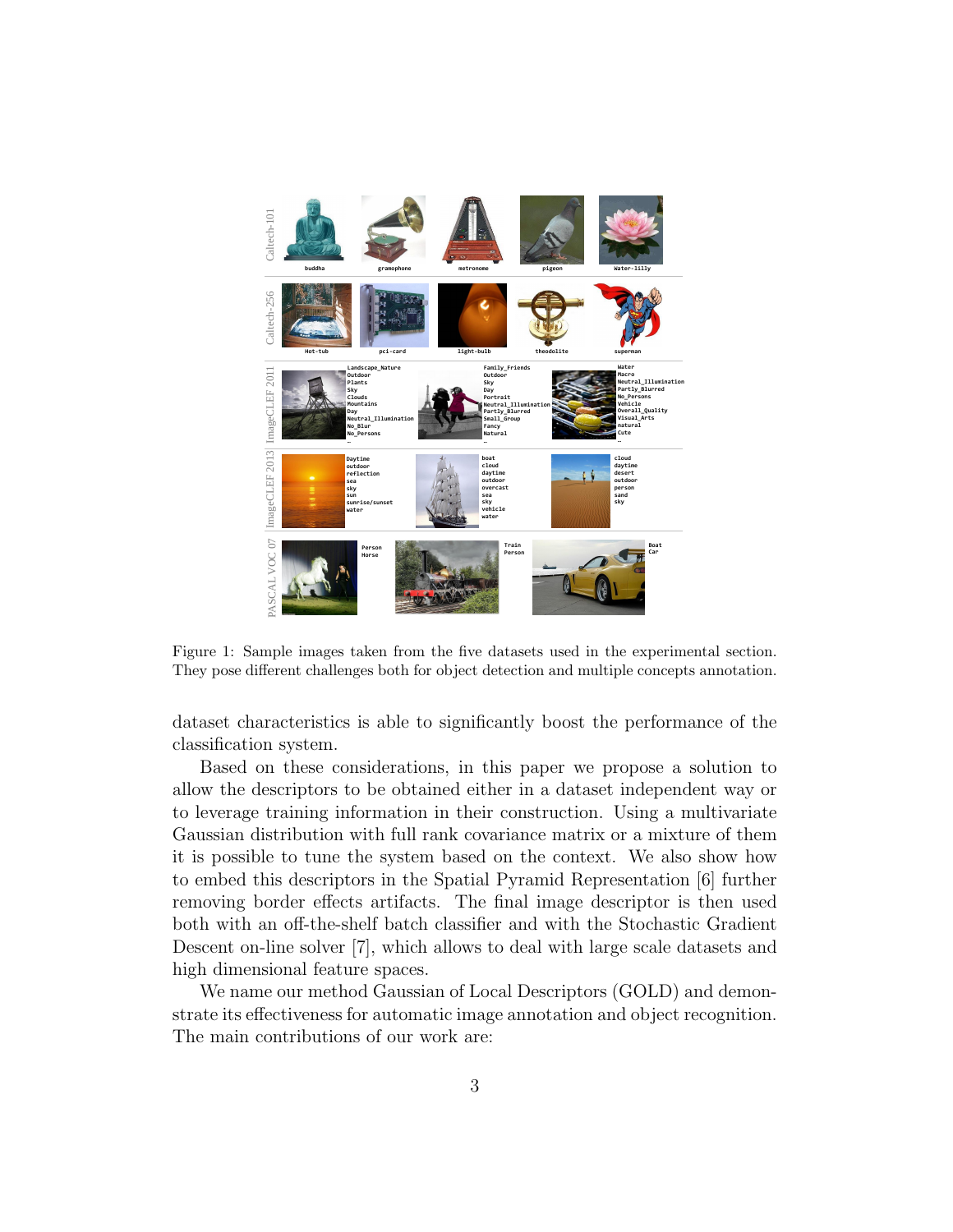- we provide a flexible local feature representation leveraging parametric probability density functions, that can be independent of the image archive (e.g. for collections that change dynamically) or specific to dataset characteristics;
- our method employs the projection of the full rank covariance matrix from the Riemmanian manifold to the tangent Euclidean space to obtain a fixed length descriptor suitable for linear classifiers based on dot product;
- we conduct experiments on several public databases (Caltech-101, Caltech-256, ImageCLEF2011, ImageCLEF2013, PASCAL VOC07). Some examples are reported in Fig. 1. The results demonstrate the effectiveness of utilizing our descriptor over different types of local features, both in dataset dependent and independent settings.

This paper is organized as follows. We introduce the state of the art on image descriptors focusing on encodings, normalizations and pooling strategies in Section 2. Then we elaborate the formulation of the GOLD descriptor in Section 3, and its combination with the spatial pyramid representation in Section 4. In Section 5 the extension to the mixture of Gaussian distributions is presented. We conduct extensive experiments in Section 6 to verify the advantage of our method for automatic image annotation and object recognition. Conclusions are drawn in Section 7.

#### 2. Related Work

The basic component of all object recognition and scene understanding systems are local descriptors [8]. The most famous and effective ones are SIFT [9], and all their color variations [10].

After describing images with unordered sets of local descriptors, we would like to directly compare them in order to get information on the images similarities. The problem could be tackled with solutions inspired by the assignment problem, but this would be infeasible as soon as we move away from tiny problems. For this reason, research has focused on finding a fixed length summary of local descriptors density distribution.

The original solution, named Bag of Words, consists in finding a set of codewords (obtained by the k-means algorithm) and assigning each local feature to a codeword. The final descriptor is given by a histogram counting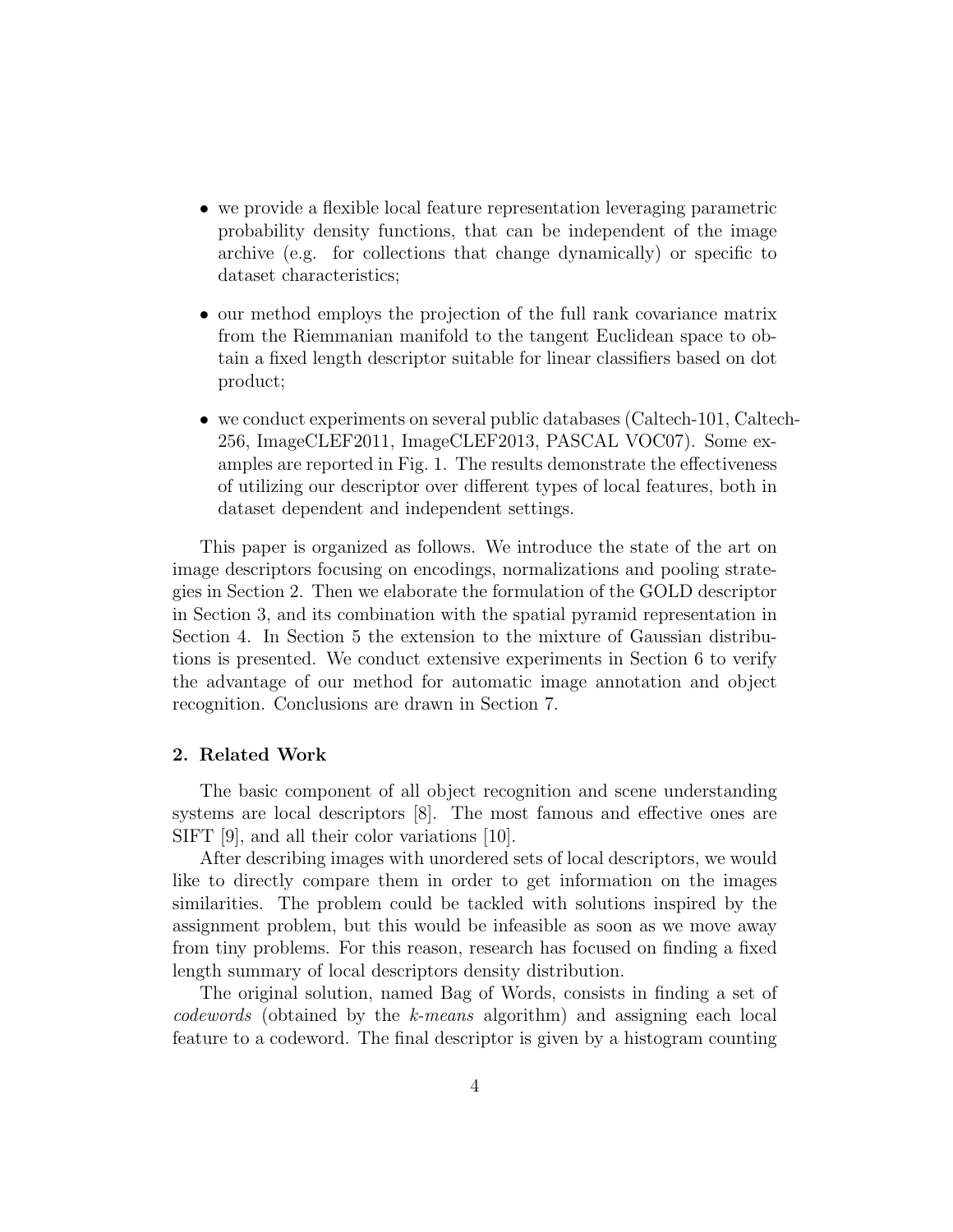the number of local features assigned to every codeword (cluster center) [1]. This last strategy was later referred to as *hard-assignment*.

A histogram is obviously a crude representation of the local features continuous density profile, it introduces quantization errors and it is sensitive to noise and outliers [11]. Thus, it would appear that by improving this density representation to more accurately represent the input feature set the classifiers performance could be improved as well [3]. For example, in [12] the hardassignment of features is replaced with soft-assignment, which distributes an appropriate amount of probability mass to all codewords, depending on the relative similarity with each of them. The Locality-constrained Linear Coding  $[13]$  projects each descriptor on the space formed by its k-nearest neighbors (with small k; they propose  $k = 5$ ). This procedure corresponds to performing the first two steps of the locally linear embedding algorithm [14], except that the neighbors are selected among the codewords of a dictionary rather than actual descriptors, and the weights are used as features instead of being mere tools to learn an embedding.

In [15] two supervised nonnegative matrix factorizations are combined together to identify latent image bases, and represent the images in this bases space; in [16] the authors propose to combine structures of input features and output multiple tags into one regression framework for multitag image annotation.

Fisher encoding [17], models the codewords with a Gaussian Mixture Model (GMM), restricted to diagonal covariance matrices for each of the  $k$ components of the mixture. Then, they capture the average first and second order differences between the image descriptors and the centers of the GMM.

The Vector of Locally Aggregated Descriptors [18] (VLAD) can be seen as a simplification of the Fisher kernel. Each local descriptor is associated to its nearest visual word. The idea of the VLAD descriptor is to accumulate, for each visual word, the differences of the vectors assigned to it, thus characterizing the distribution of the vectors with respect to the center. As for Fisher encoding, the descriptors are pooled together with averaging. Recently a comprehensive study concerning feature coding methods that summarizes their main characteristics including motivations and mathematical representations has been presented in [19].

The techniques discussed so far have all focused on improving the local descriptors encoding, relaying on training data for codewords generation. Given that there are a great number of unlabeled images available, some works focused on semi-supervised learning in order to leverage unlabeled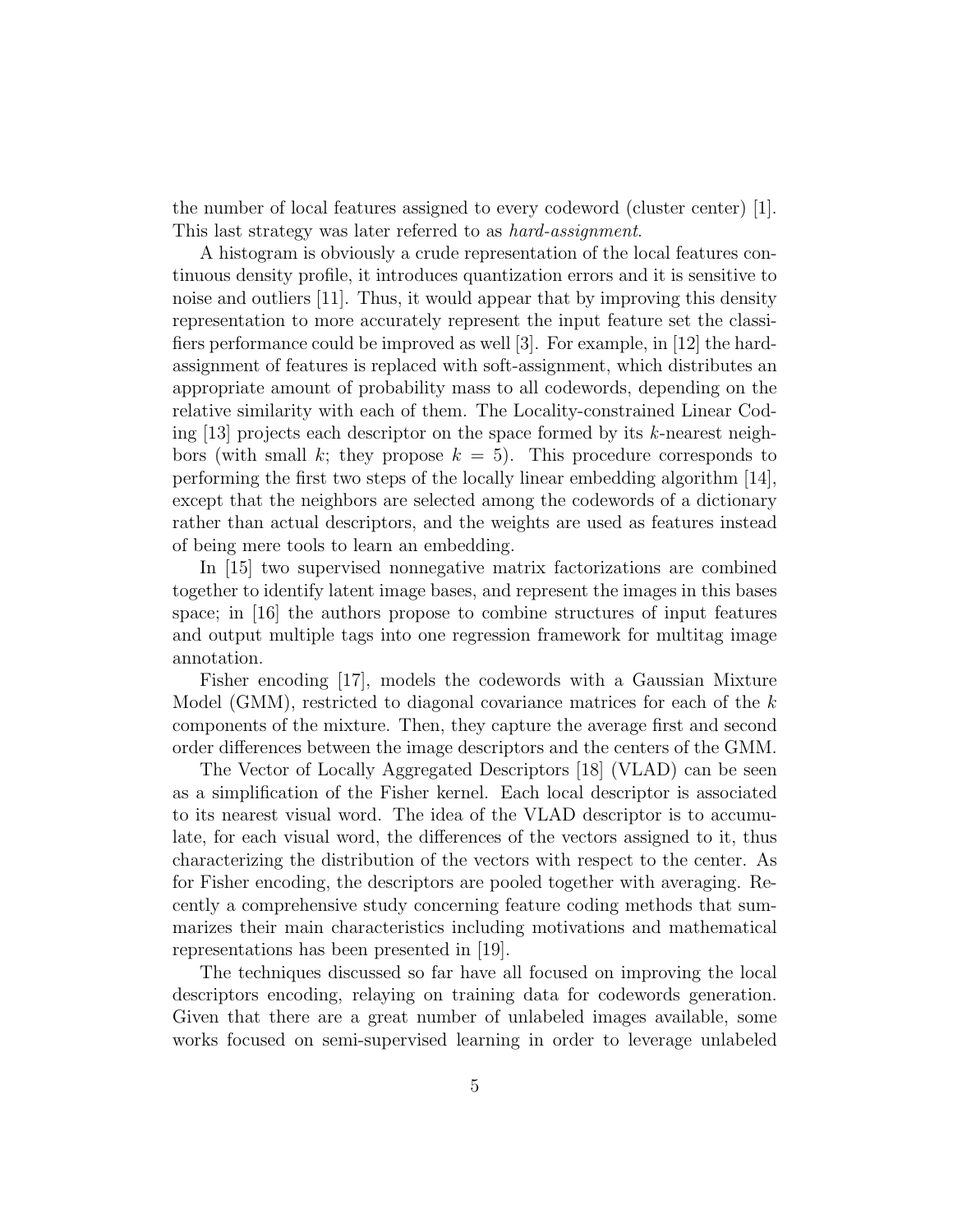data for large-scale image annotation [20].

In order to overcome the dataset dependency, some authors tried to build a codebook in a fully data-independent way. In [21] the feature space is directly discretized using a regular lattice. With four subdivisions for each dimension, the number of bins is in the order of  $10^{77}$ , most of which are obviously empty. They thus employ a hash table and store only the non-empty bins. Constant time table lookup, i.e., independent of the size of the visual vocabulary, can then be guaranteed. In [22] it is shown that this fixed quantization method performs significantly worse then other techniques, probably due to the fact that it splits dense regions of the descriptor space arbitrarily along dimension axes, and the bins do not equally split the unit hypersphere which SIFT covers, resulting in a wildly uneven distribution of points. Moreover they further highlight on Oxford [23] and Paris [24] datasets that the performance on drop of quantization approaches when generating codewords from a dataset and using them on another. Similar conclusions were also found in [25]. In short, referring to a configuration as dataset1/dataset2 (meaning that codewords are generated by dataset1 and used them for retrieval on dataset2), the Oxford/Oxford combination provides a mAP value of 0.673, against a Paris /Oxford mAP of 0.494. In a recent work [26], to avoid to recompute codewords at every dataset change, a particularly effective solution for cluster center adaptation, applicable to VLAD descriptors, is proposed. This, combined with an appropriate normalization step, shows a remarkable improvement when the codewords are generated from a different dataset. It is significant to note that the more different the codeword generation dataset is, the worse the performance are. Although the proposed adaptation is particularly efficient, it still requires to apply a transformation to all VLAD descriptors of the dataset.

A different strategy was proposed in [3], in order to avoid codeword generation completely, and in this way intrinsically remove any dataset dependency. The idea is to first model each set of vectors by a probability density function (pdf) and then compare them with a kernel defined over the pdfs. The advantage of modeling each image's set of descriptors independently are that each image model is tailored to the specific descriptor set and hence should be more accurate. This solution received little attention, because of the need of using specific kernels for image comparison, again posing scalability issues. Recently Carreira et al. [5] proposed to use secondorder analogues of the most common first-order pooling operators to describe arbitrary shaped regions in semantic segmentation contexts. In particular,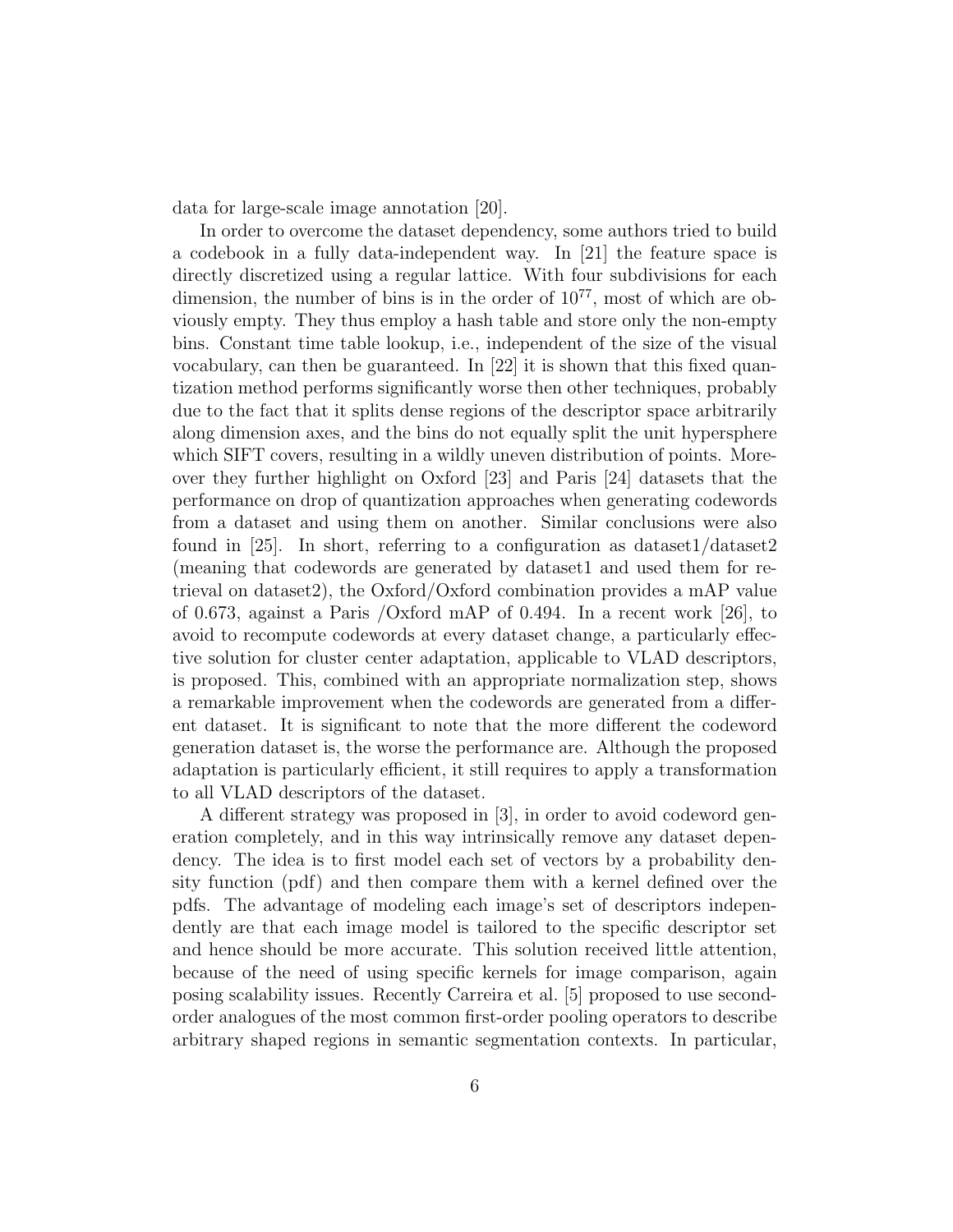they focused on multiplicative second-order interactions (e.g. outer products), together with either the average or the max operators. Following the techniques used in [27], they managed to obtain a region descriptor suitable for linear classifiers. It can be noted that, when average-pooling is used, this is exactly the proposal of [3], when the choice for the pdf is a zero-mean Gaussian distribution, improved with the mapping which allows to avoid the kernel computation between pdfs.

We propose to follow this latter way of modeling local features distributions, by choosing a multivariate Gaussian distribution with mean and full covariance as the reference pdf. By employing the log-Euclidean projection of [27], detailed in the next section, we can transform the distribution to a vectorial representation which allows to use the dot product to closely approximate a distance between distributions. Thanks to the fact that this representation is indeed modeling a Gaussian distribution, we can further extend it by changing the pdf to a mixture model, still obtaining a linear space representation. The idea of computing a Gaussian mixture model on the training set and then adapt it to each individual image as a descriptor was introduced in [28]. Although we share similar intentions, the following points mark the differences with their proposal: (i) they run a full EM algorithm on every image, while we only use the posterior probability to weight each feature contribution to every component, (ii) they employ a global diagonal covariance matrix, while we use a full one, (iii) they assume that this covariance matrix is fixed throughout the whole corpus, i.e. they do not reestimate the image specific covariance matrix, (iv) the final image descriptor is dependent only on adapted weights and means of the various components, each scaled by the globally estimated covariance matrices.

Another proposal is strictly related to our approach: the recently introduced Vector of Locally Aggregated Tensors (VLAT) [29]. Their approach extends the VLAD descriptor by aggregating tensor products of local descriptors. They first compute a visual codebook of visual words over a sample image set using k-means. To compute the signature of an image, for each cluster, they aggregate with summation the centered tensors of centered descriptors. Each aggregated tensor is flattened into a vector and concatenated for all clusters. Strong similarities can be observed with our proposal, but: (i) we theoretically motivate our proposal by modeling a set of descriptors with a multivariate Gaussian distribution, while the second order tensor used in VLAT is centered w.r.t. the cluster mean; (ii) they do not normalize the descriptor with respect to the cardinality of the feature set; (iii) the main dif-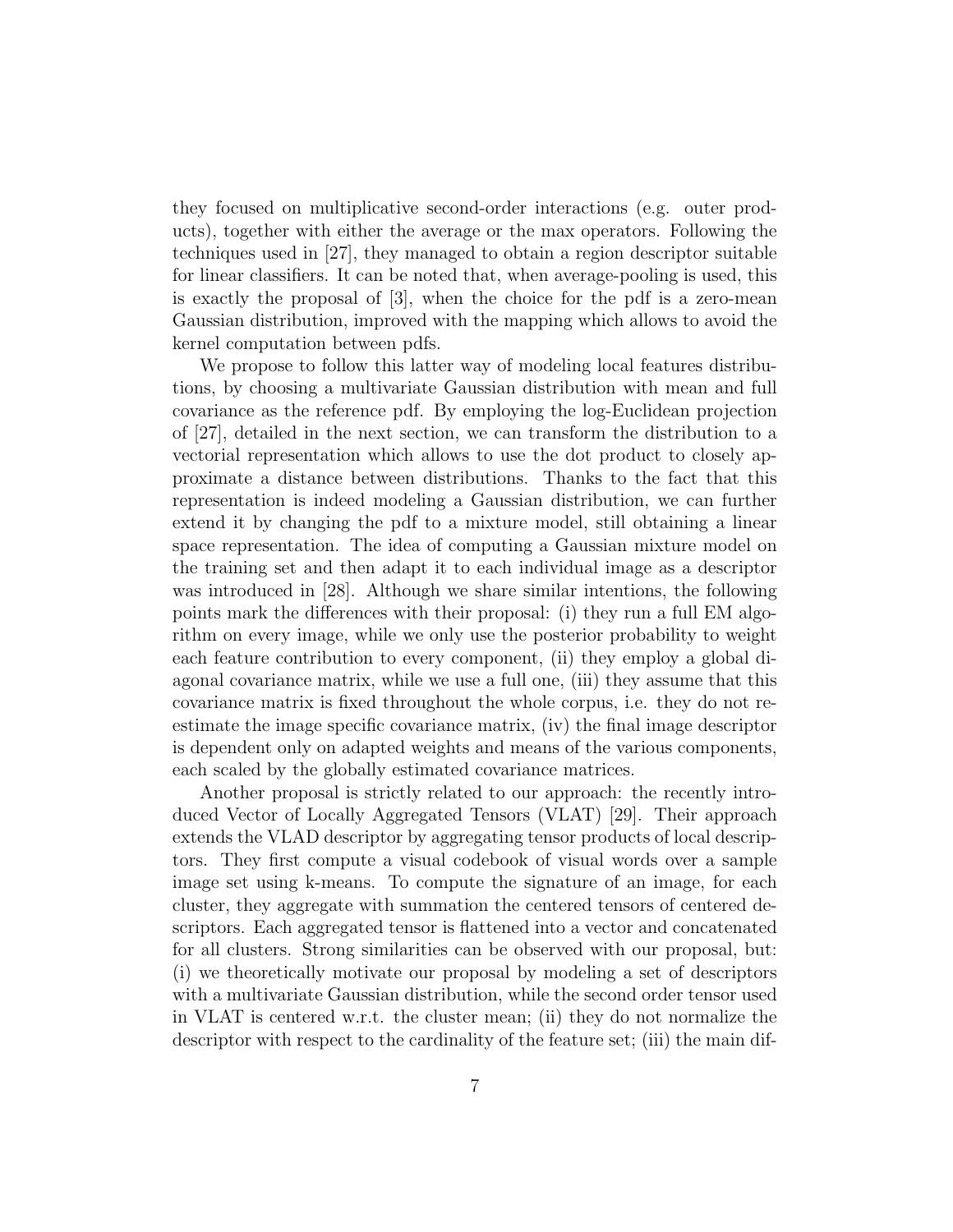

Figure 2: A schematization of the GOLD descriptor. An image is represented as a Weighted Pyramid of Gaussians of local descriptors. The covariance matrix is projected on the tangent space and concatenated to the mean to obtain the final region descriptor.

ference is that VLAT do not employ the log-Euclidean projection and simply simply vectorize the final tensors, assuming that these can be used with the Euclidean metric. Following our Gaussian motivation, we also include the mean to the final descriptor. The contributions of our choices are analyzed in Section 6.

As an additional improvement, we apply a spatial soft assignment over the spatial pyramid representation. A schematization of the proposed approach is presented in Fig. 2.

## 3. GOLD: Gaussian of Local Descriptors

In order to provide a tractable description of the inherently unknown pdf of an unordered set of feature vectors, we employ the most classical parametric distribution, that is the multivariate Gaussian distribution. Let  $F = \{f_1 \dots f_N\}$  be the set of d-dimensional local features and suppose that they are independent and identically distributed samples from a multivariate Gaussian distribution, defined as

$$
\mathcal{N}(\mathbf{f}; \mathbf{m}, \mathbf{C}) = \frac{1}{|2\pi \mathbf{C}|^{\frac{1}{2}}} e^{-\frac{1}{2}(\mathbf{f} - \mathbf{m})^T \mathbf{C}^{-1}(\mathbf{f} - \mathbf{m})},
$$
\n(1)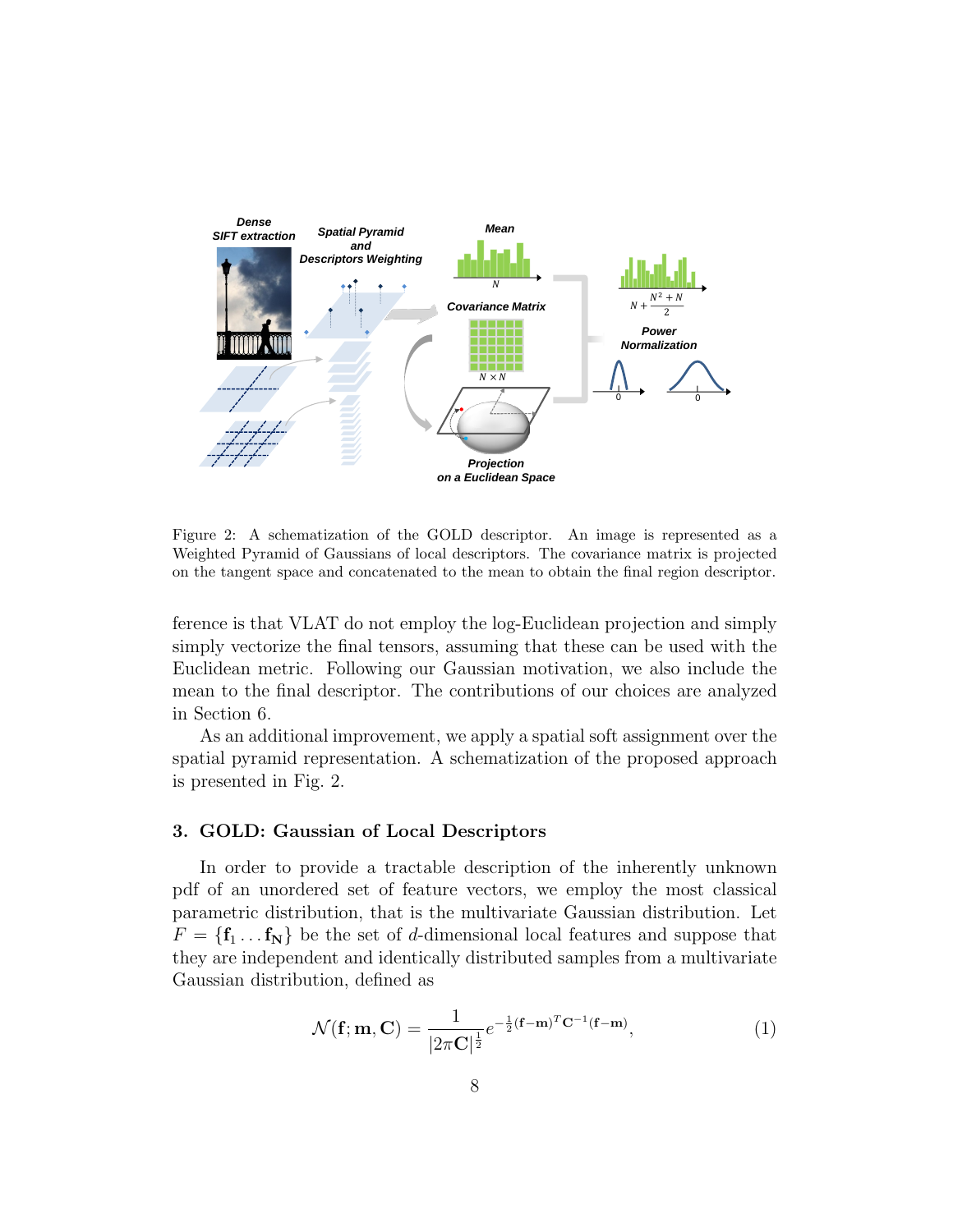where  $|\cdot|$  is the determinant, **m** is the mean vector and **C** is the covariance matrix;  $f, m \in \mathbb{R}^d$  and  $C \in \mathbb{S}_{++}^{d \times d}$ , and  $\mathbb{S}_{++}^{d \times d}$  is the space of real symmetric positive semi-definite matrices. The mean and covariance parameters are estimated from  $F$  as follows:

$$
\mathbf{m} = \frac{1}{N} \sum_{i=1}^{N} \mathbf{f}_i, \tag{2}
$$

$$
C = \frac{1}{N-1} \sum_{i=1}^{N} (\mathbf{f}_i - \mathbf{m})(\mathbf{f}_i - \mathbf{m})^T.
$$
 (3)

The estimated covariance matrix encodes information about the variance of the features and their correlation, and, together with the mean, provides a good insight on the set of features  $F$ . The space of covariance matrices can be formulated as a differentiable manifold, but not as a vector space (e.g. the covariance space is not closed under multiplication with a negative scalar). Unfortunately, many efficient machine learning algorithms assume that the data points form a vector space where dot product is defined, therefore they cannot readily work with covariance matrices.

It is important to consider that a manifold is a topological space that is locally similar to a Euclidean space. In particular a Riemannian manifold is a differentiable manifold in which each tangent space has an inner product, which varies smoothly from point to point [27].

Recently, it has been shown by Pennec et al. [30] that it is possible to endow the space of covariance matrices with an affine-invariant Riemannian metric (thus defining a Riemannian manifold), which allows to map covariance matrices to points in the Euclidean space.

The first step is the projection of the covariance matrices on an Euclidean space tangent to the Riemannian manifold, at a specific tangency matrix P. The second step is the extraction of the orthonormal coordinates of the projected vector. In the following, matrices (points in the Riemannian manifold) will be denoted by bold uppercase letters, while vectors (points in the Euclidean space) by bold lowercase ones.

More formally, the projected vector of a covariance matrix  $C$  is given by:

$$
\mathbf{t}_{\mathbf{C}} = \log_{\mathbf{P}}(\mathbf{C}) \triangleq \mathbf{P}^{\frac{1}{2}} \log \left( \mathbf{P}^{-\frac{1}{2}} \mathbf{C} \mathbf{P}^{-\frac{1}{2}} \right) \mathbf{P}^{\frac{1}{2}}
$$
(4)

where log is the matrix logarithm operator and  $\log_{\mathbf{P}}$  is the manifold specific logarithm operator, dependent on the point  $P$  to which the projection hy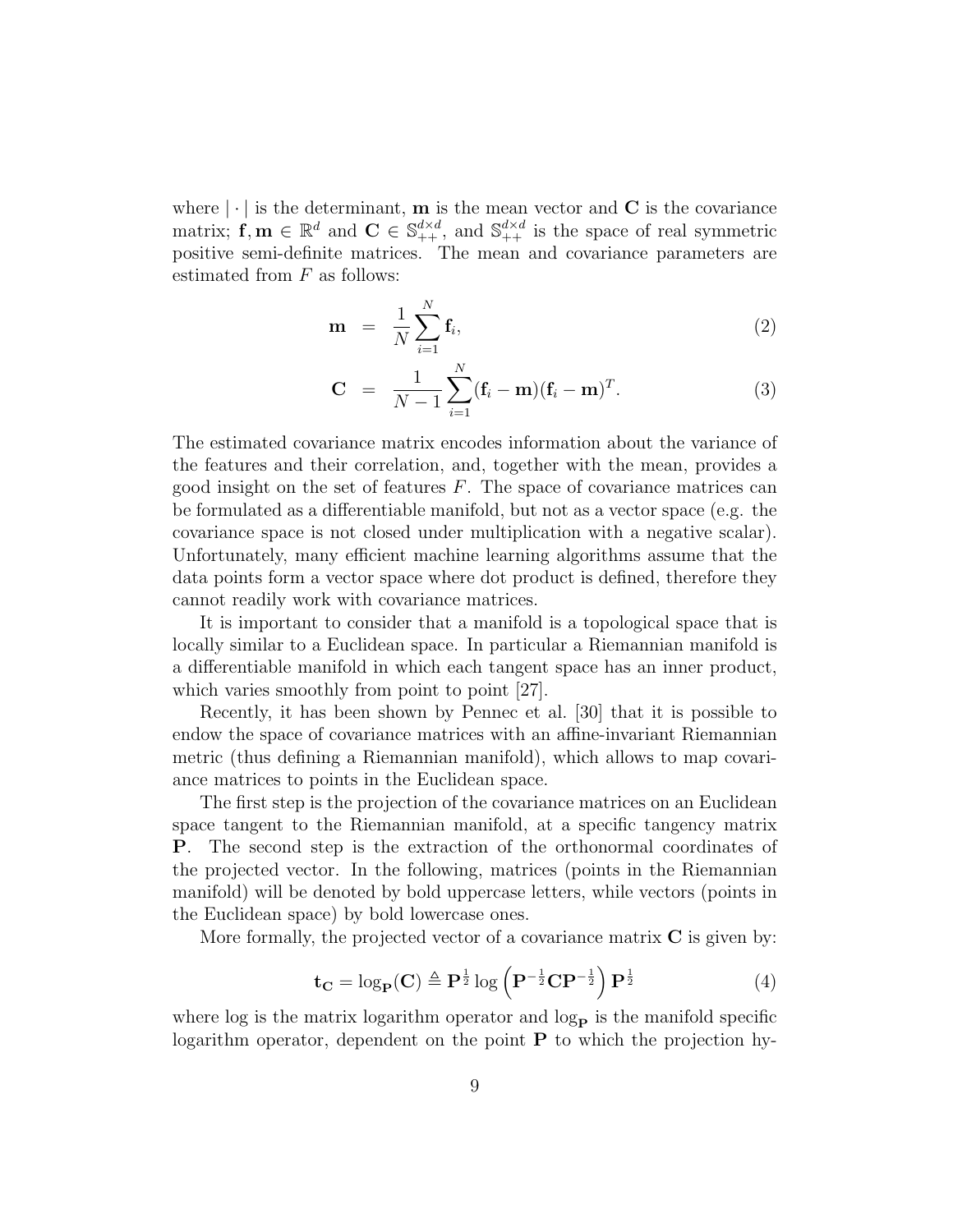perplane is tangent. The matrix logarithm operators of a matrix C can be computed by eigenvalue decomposition  $(C = UDU<sup>T</sup>)$ ; it is given by:

$$
log(\mathbf{C}) = \sum_{k=1}^{\infty} \frac{(-1)^{k-1}}{k} (\mathbf{C} - \mathbf{I})^k = \mathbf{U} log(D) \mathbf{U}^T.
$$
 (5)

The orthonormal coordinates of the projected vector  $t_c$  in the tangent space at point  $P$  are then given by the vector operator:

$$
\text{vec}_{\mathbf{P}}(\mathbf{t}_{\mathbf{C}}) = \text{vec}_{\mathbf{I}}\left(\mathbf{P}^{-\frac{1}{2}}\mathbf{t}_{\mathbf{C}}\mathbf{P}^{-\frac{1}{2}}\right) \tag{6}
$$

where  $\bf{I}$  is the identity matrix, while the vector operator on the tangent space at identity of a symmetric matrix  $\mathbf{Y}$  is defined as:

$$
\text{vec}_{\mathbf{I}}(\mathbf{Y}) = \left[ y_{1,1} \sqrt{2} y_{1,2} \sqrt{2} y_{1,3} \dots y_{2,2} \sqrt{2} y_{2,3} \dots y_{d,d} \right]. \tag{7}
$$

Substituting  $t_C$  from Eq. 4 in Eq. 6, the projection of  $C$  on the hyperplane tangent to P becomes

$$
\mathbf{c} = \text{vec}_{\mathbf{I}} \left( \log \left( \mathbf{P}^{-\frac{1}{2}} \mathbf{C} \mathbf{P}^{-\frac{1}{2}} \right) \right). \tag{8}
$$

Thus, after selecting an appropriate projection origin, every covariance matrix is projected to an Euclidean space. Since c is a symmetric matrix of size  $d \times d$  a  $(d^2 + d)/2$ -dimensional feature vector is obtained.

As observed in [31], by computing the sectional curvature of the Riemmanian manifold [32], i.e., the natural generalization of the classical Gaussian curvature for surfaces, it is possible to show that this space is almost flat. This means that the neighborhood relation between the points on the manifold remain unchanged, wherever the projection point  $P$  is located. Therefore, from a computational point of view, the best choice for  $P$  is the identity matrix, which simply translates the mapping into applying the vect operator to the standard matrix logarithm. This also frees us from the problem of optimizing the projection point for the specific data under consideration, leading to a generally applicable descriptor.

Finally, the unordered set of feature vectors  $F$  can be described by a Gaussian of local descriptors (GOLD), that is the concatenation of the mean and the orthonormal projection of the covariance matrix.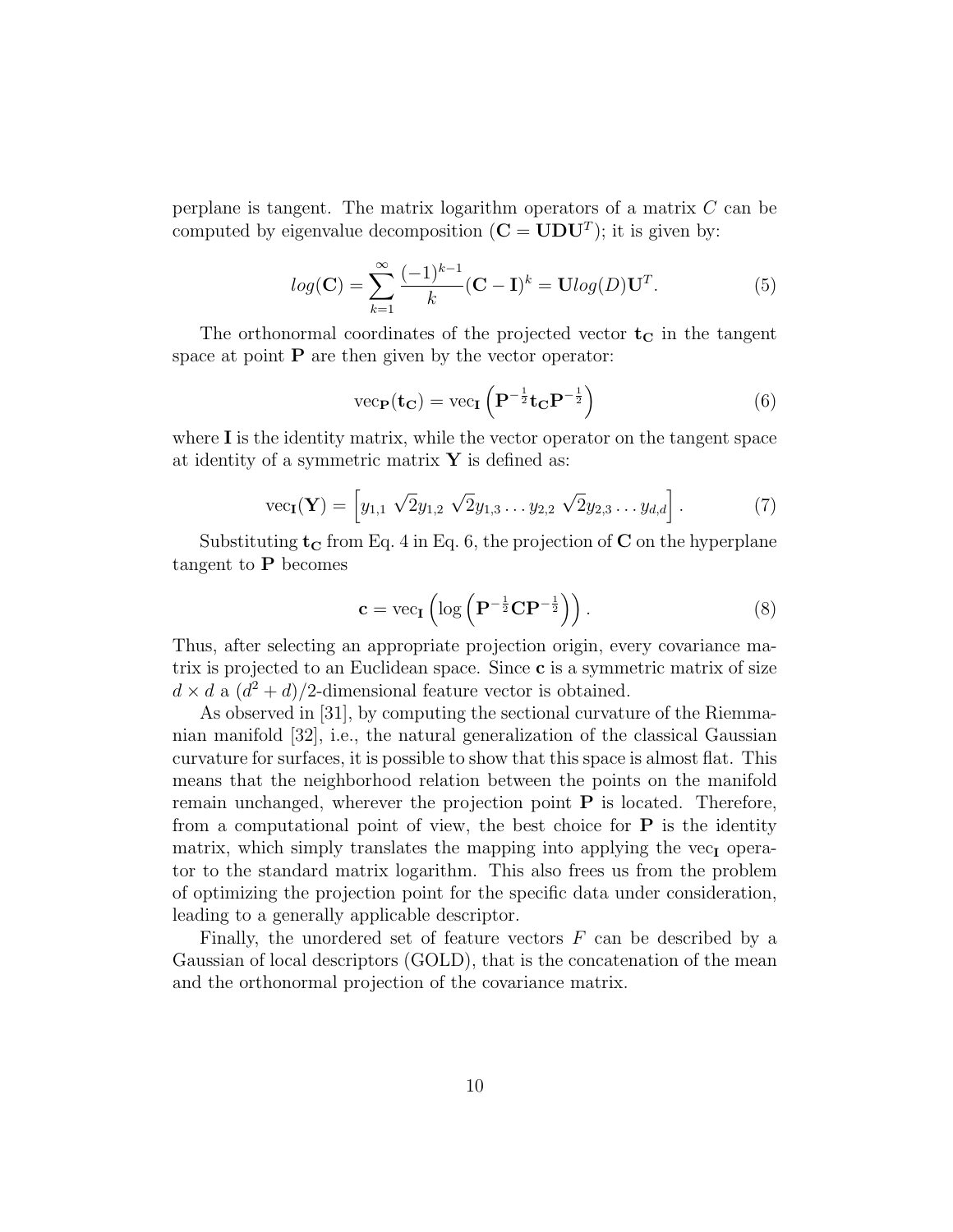#### 3.1. Normalization

In image classification systems, feature normalization techniques have the potential to greatly decrease the error rate of the classification, and thus increase the overall performance. When dealing with classifiers relaying on dot-product (such as linear SVMs) there is some recent convergence on the combined use of power normalization and unit length normalization using a  $L_2$  metric [17, 2].

Power normalization consists in applying, to each dimension of the descriptor, the function:

$$
f(x) = sign(x)|x|^{\alpha} \quad \text{with } 0 < \alpha < 1. \tag{9}
$$

Perronnin et al. [17] justify the use of power normalization with the empirical observation that it has the ability of "unsparsifying" the representation, making it suitable for dot-product similarity. A different interpretation is provided in [33] where it is shown that applying the square root (a special case of the power normalization with  $\alpha = 0.5$ ) is equivalent to employ the Hellinger's kernel (Bhattacharyya's coefficient). Moreover Safadi and Qu´enot [34] tested different normalization approaches and distance measures on several image descriptors, and observed that power normalization consistently leads to better performance. Moreover they optimized the  $\alpha$  parameter for every descriptor and distance combination, and concluded that the optimal value when using dot product is approximately 0.5.

Motivated by these results, we apply power normalization to the GOLD vector, with  $\alpha = 0.5$ . While  $\alpha$  optimization could slightly improve the performance, it would lead to a dataset-dependent tuning, again in contrast with our purposes.

## 4. Weighted Spatial Pyramid of GOLD

A standard way of introducing weak geometry in a Bag of Words representation is the use of spatial pyramids [6]. A spatial pyramid is a collection of feature histograms computed over subregions defined by a multilevel recursive image decomposition. At level zero, the decomposition consists of just a single region, and the representation is equivalent to the feature histogram of the entire image. At level one, the image is subdivided into four quadrants, yielding four feature histograms, and so on. The concept has been extended to several image representations by stacking the descriptors of every spatial region in a single vector.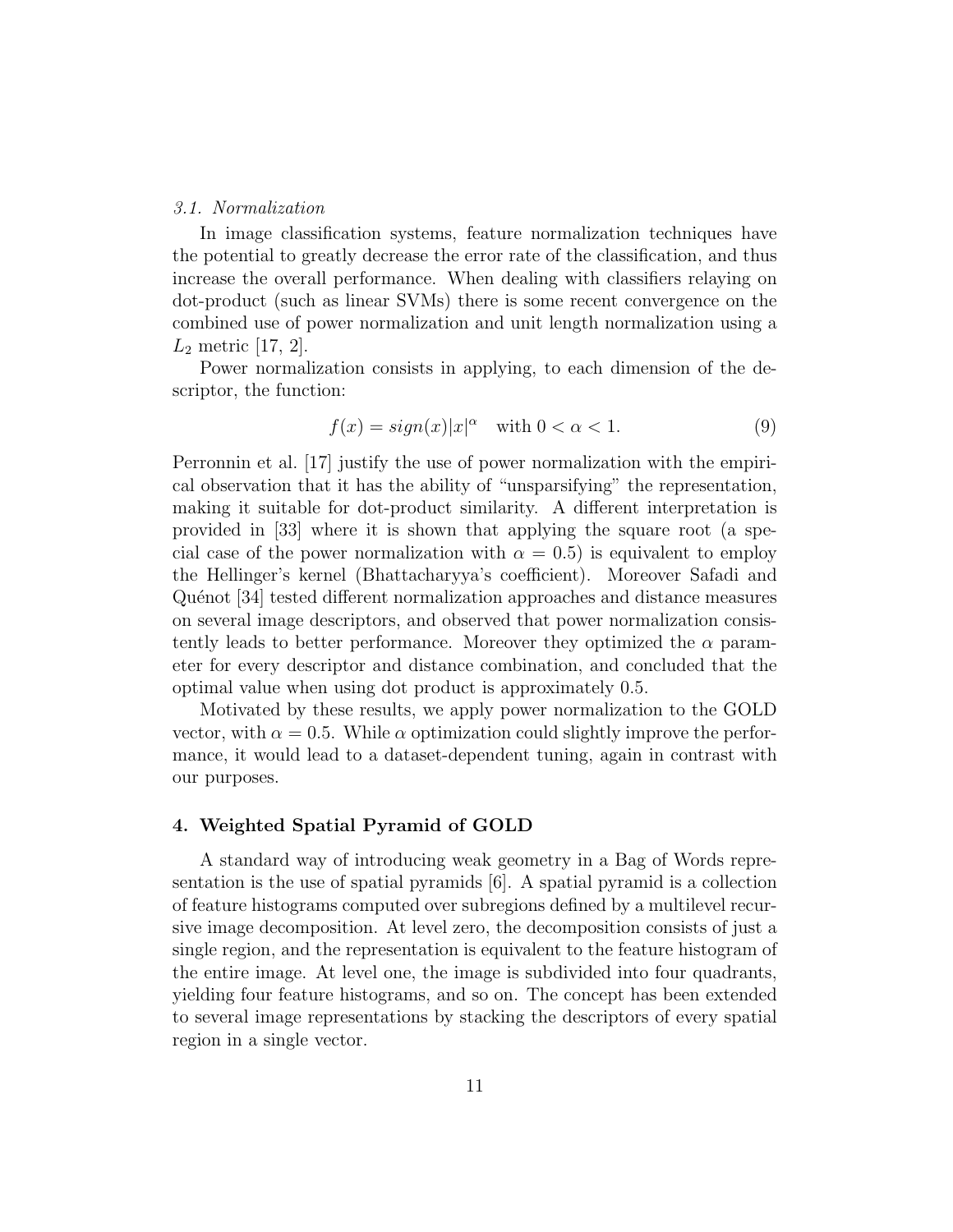

Figure 3: Bilinear interpolation applied to the spatial pyramid. The images depict the weights assigned to the local descriptors based on their positions with respect to the center of the spatial region under consideration, in the case of a  $2 \times 2$  regions (level one of the spatial pyramid). The weights range from 1 (red) to 0 (blue). This means that a SIFT descriptor placed on the border between two spatial regions will be equally considered for both region descriptors.

However in this kind of representation the local features are hard-assigned to only one subregion, making the representation sensitive to border effects. For this reason, we follow an approach similar to [35], and apply a bilinear interpolation to spatial pyramids. We compute the GOLD vector of each region R, centered in  $(c_x, c_y)$  and with dimensions  $w \times h$ , on the local features that fall in the neighborhood R' with dimensions  $2w \times 2h$ , again centered at  $(c_x, c_y)$ . A local feature **f**, computed at  $(x, y)$ , is then weighted, with respect to  $R$ , by

$$
w(\mathbf{f}, R) = \left(1 - \frac{x - c_x}{w}\right) \left(1 - \frac{y - c_y}{h}\right). \tag{10}
$$

A visual representation of the weights assigned to different positions in the case of a  $2 \times 2$  regions is provided in Fig. 3.

In the original spatial pyramid formulation [6], histogram intersection was the kernel chosen to compare unnormalized BoW descriptors. This allowed to identify matches at different levels, and remove matches at finer levels (highly significant) from those at coarser ones (less significant). This led to the usually adopted per-level weights of 0.25, 0.25, 0.5, from coarse to fine, in a three levels pyramid. Later works tried to improve over the original proposal by learning the level weights [36], or the single regions weights [37, 38]. Again, these solutions are tailored for a specific dataset and lack of generality. A different strategy is instead followed in HOG descriptors, and later employed on the spatial pyramid by Harzallah et al. [39], that is independent  $L_2$  normalization per region before constructing the final descriptor. This solution was later confirmed as the best choice in [17] and in [2].

GOLD descriptors are extracted from the weighted set of local features of every region, then they are power normalized. Finally,  $L_2$  normalization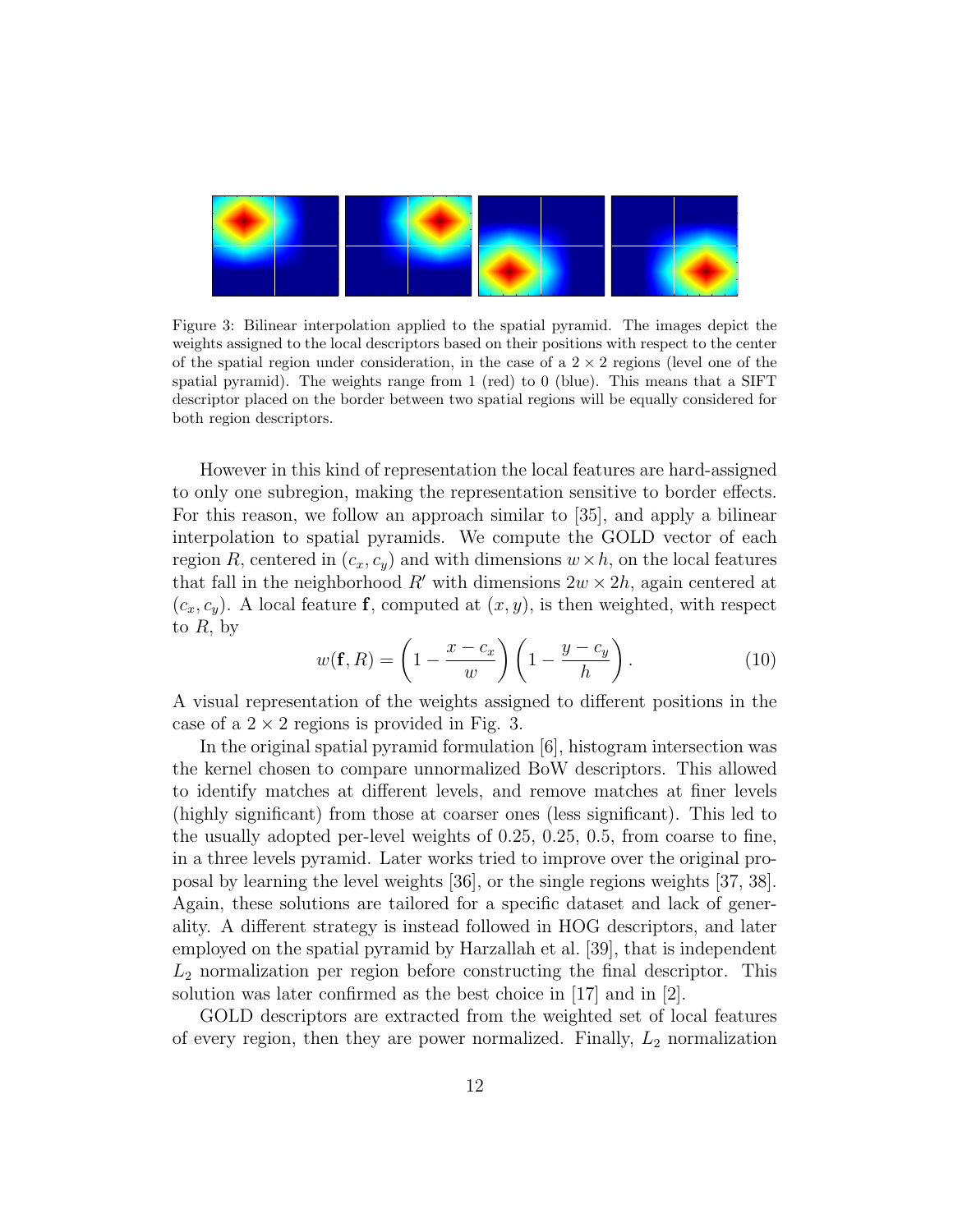is employed, in order to avoid any learning step.

#### 5. Mixture of GOLD

A possible extension of GOLD is to improve the model describing the local descriptors probability distribution. A natural choice would be to employ a Gaussian Mixture Model (GMM) instead of a single Gaussian. Unfortunately this is not as straightforward as it might seem, since the comparison of two GMMs would require the use of a complex kernel: the main problem for comparing GMMs is how to choose which component should be compared to whom, that is solving an assignment problem. The main advantage of GOLD was exactly the ability of avoiding kernel computations for efficient learning. We need a solution to perform a similar mapping leveraging a mixture of Gaussians.

We propose to start from a K-components GMM, learned from the training set with the EM algorithm:

$$
p(\mathbf{f}|\Theta) = \sum_{k=1}^{K} \omega_k \mathcal{N}(\mathbf{f}; \mu_k, \Sigma_k)
$$
 (11)

where  $\Theta = {\omega_1, \mu_1, \Sigma_1, \ldots, \omega_K, \mu_K, \Sigma_K}$ . Similarly to what is done in soft quantization schemes  $[12]$ , we can partially assign features to the k-th GMM component, according to the posterior probability for it:

$$
Pr(k|\mathbf{f}, \Theta) = \frac{\omega_k \mathcal{N}(\mathbf{f}; \mu_k, \Sigma_k)}{\sum_{j=1}^K \omega_j \mathcal{N}(\mathbf{f}; \mu_j, \Sigma_j)}
$$
(12)

It is now possible to build K multivariate Gaussian distributions from all the image descriptors, weighting them with the posterior probability of the  $k$ -th component. As in the maximization step of the EM algorithm, we estimate the Gaussian distribution parameters of the  $k$ -th component with the following equations:

$$
\mathbf{m}_{k} = \frac{\sum_{i=1}^{N} \mathbf{f}_{i} \mathrm{Pr}(k|\mathbf{f}_{i}, \Theta)}{\sum_{i=1}^{N} \mathrm{Pr}(k|\mathbf{f}_{i}, \Theta)},
$$
\n(13)

$$
\mathbf{C}_{k} = \frac{\sum_{i=1}^{N} (\mathbf{f}_{i} - \mathbf{m}_{k})(\mathbf{f}_{i} - \mathbf{m}_{k})^{T} \mathbf{Pr}(k|\mathbf{f}_{i}, \Theta)}{\sum_{i=1}^{N} \mathbf{Pr}(k|\mathbf{f}_{i}, \Theta)}.
$$
(14)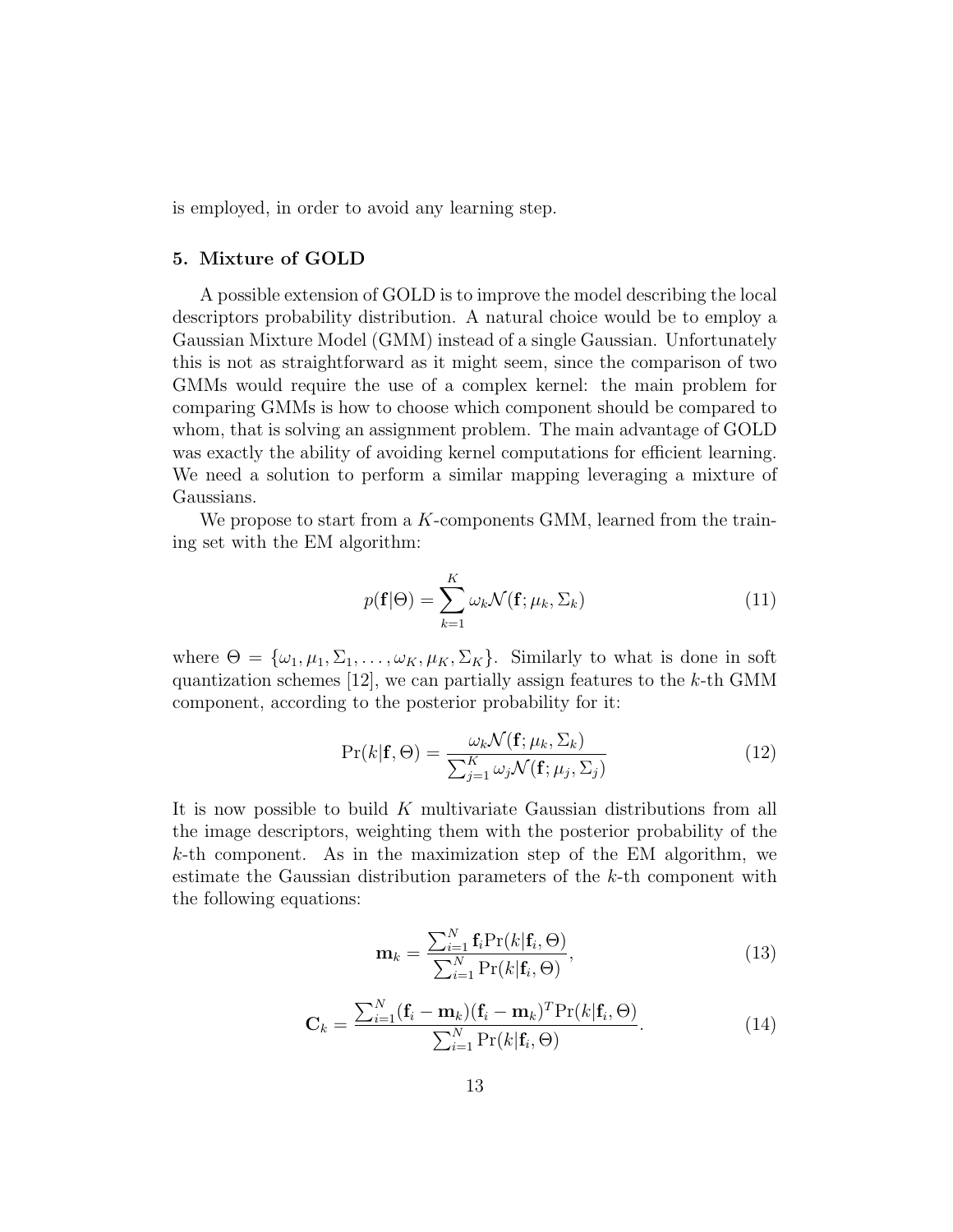The newly obtained Gaussian distributions are related to the GMM components originally estimated on the training set, but adapted to the specific set of local features. Their parameters can thus be used as descriptors for the local features distribution. As in Section 3 each Gaussian distribution can be mapped to a GOLD descriptor, obtaining a tuple of K GOLD vectors. These are then concatenated following the index of the corresponding GMM component. This allows us to directly compare images using a dot product operation, removing the need for non-linear kernel computations.

The concatenation of the K GOLD vectors is now our adapted projection of the original mixture. We will refer to this extension as Mixture-GOLD.

It is important to note that while this allows to have a highly informative descriptor for the feature space, it is based on a reference distribution (the GMM), whose parameters have been estimated on a training set.

The proposed technique is thus able to easily move from a codebook independent image description to a codebook based one, making it adaptable to different contexts and usage scenarios.

#### 6. Experimental results

In order to analyze the proposed approach in different scenarios, we perform the experiments on five datasets: Caltech-101, Caltech-256, ImageCLEF 2011, ImageCLEF 2013 and PASCAL VOC07 (Fig. 1). Caltech datasets permit a wide comparison with a large number of techniques, while the ImageCLEF and PASCAL VOC07 datasets allow analyzing our proposal in less constrained and large-scale collections. In these two scenarios all the reported experiments are obtained with the dataset independent GOLD descriptor (single Gaussian) and the *Mixture-GOLD* descriptor showing the flexibility of our solution. In all experiments, SIFT feature descriptors and their color variations are extracted at four scales, defined by setting the width of the spatial bins to 4, 6, 8, and 10 pixels over a dense regular grid with a spacing of 3 pixels. We use the function vl\_phow provided by the vl\_feat library [40] with default settings.

For larger datasets (Caltech-256, ImageCLEF 2011, ImageCLEF 2013), we used the stochastic gradient descent (SGD) algorithm [41], introduced for SVM classifiers training, because it is an online method and can be easily parallelized to simultaneously train several classifiers. We randomize the data on disk and we load the data in chunks which fit in memory. We then train the classifiers on further randomizations of the chunks, so that different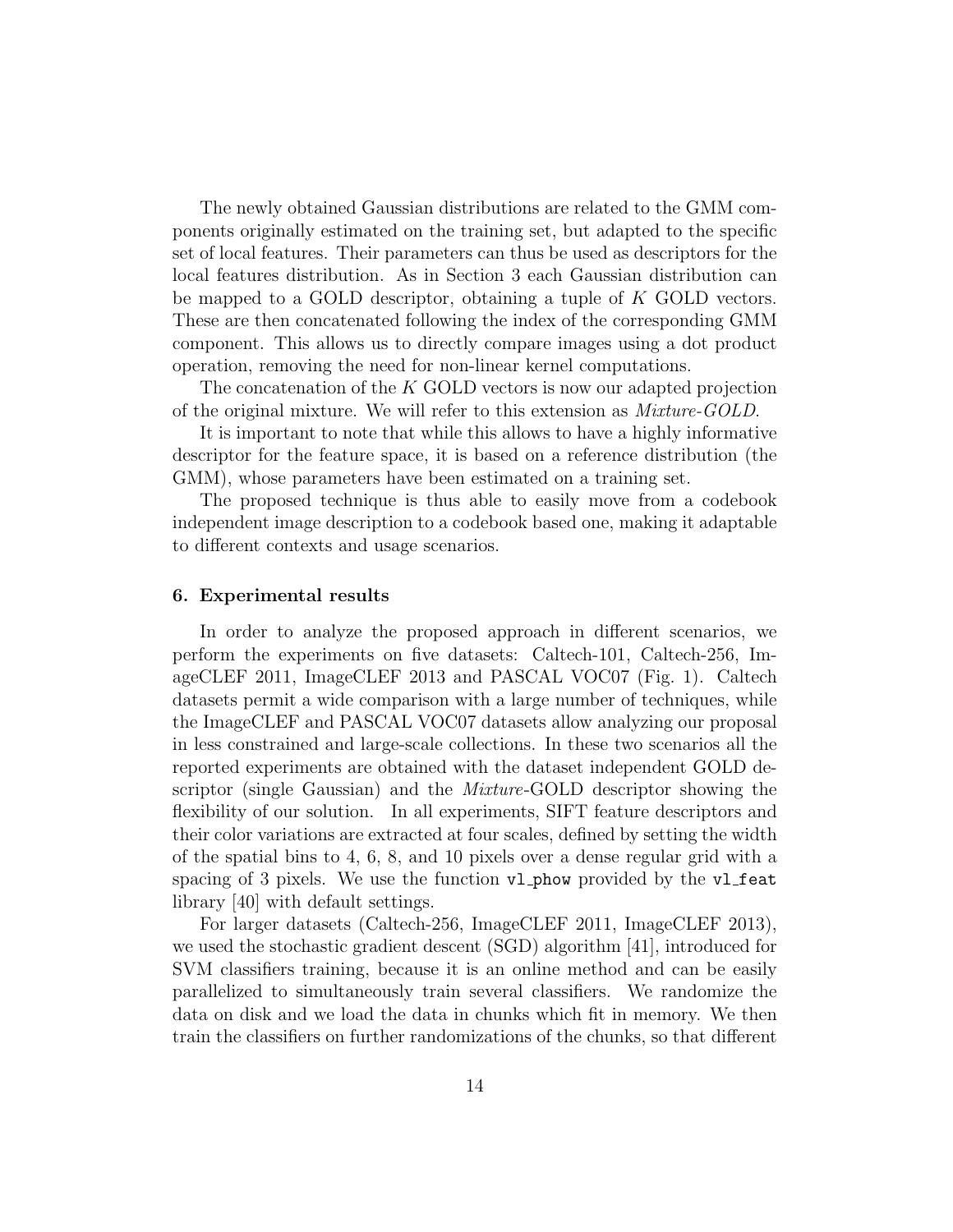

Figure 4: Performance of our approach on Caltech-101 for different settings, reported with different number of training samples. **P-Gold**  $w/o$  **power norm**: the Gaussian of local descriptors with the classical spatial pyramid procedure without the power normalization. P-Gold: the Gaussian of local descriptors with the classical spatial pyramid procedure with the power normalization.  $WP-GOLD(w/o)$  power norm: the Gaussian of weighted local descriptors of every spatial region without the power normalization. WP-GOLD: the Gaussian of weighted local descriptors of every spatial region with the power normalization.

epochs (one training epoch is defined as providing all training samples to the classifier once) will get the chunks data with different orderings.

The source code for the computation of our descriptors is publicly available for download to allow the community to reproduce our results<sup>1</sup>.

## 6.1. Caltech-101 and Caltech-256

The Caltech-101 dataset is one of the most commonly used dataset for object recognition. It contains 9144 images from 101 object categories and one background category. The object categories can be very complex but a common viewpoint is chosen, with the object of interest at the center of the image at a uniform scale. The number of images per category varies from 31 to 800. The Caltech-256 dataset consists of 30,607 images divided

 $1$ http://imagelab.ing.unimore.it/files/GOLD\_image\_classification.zip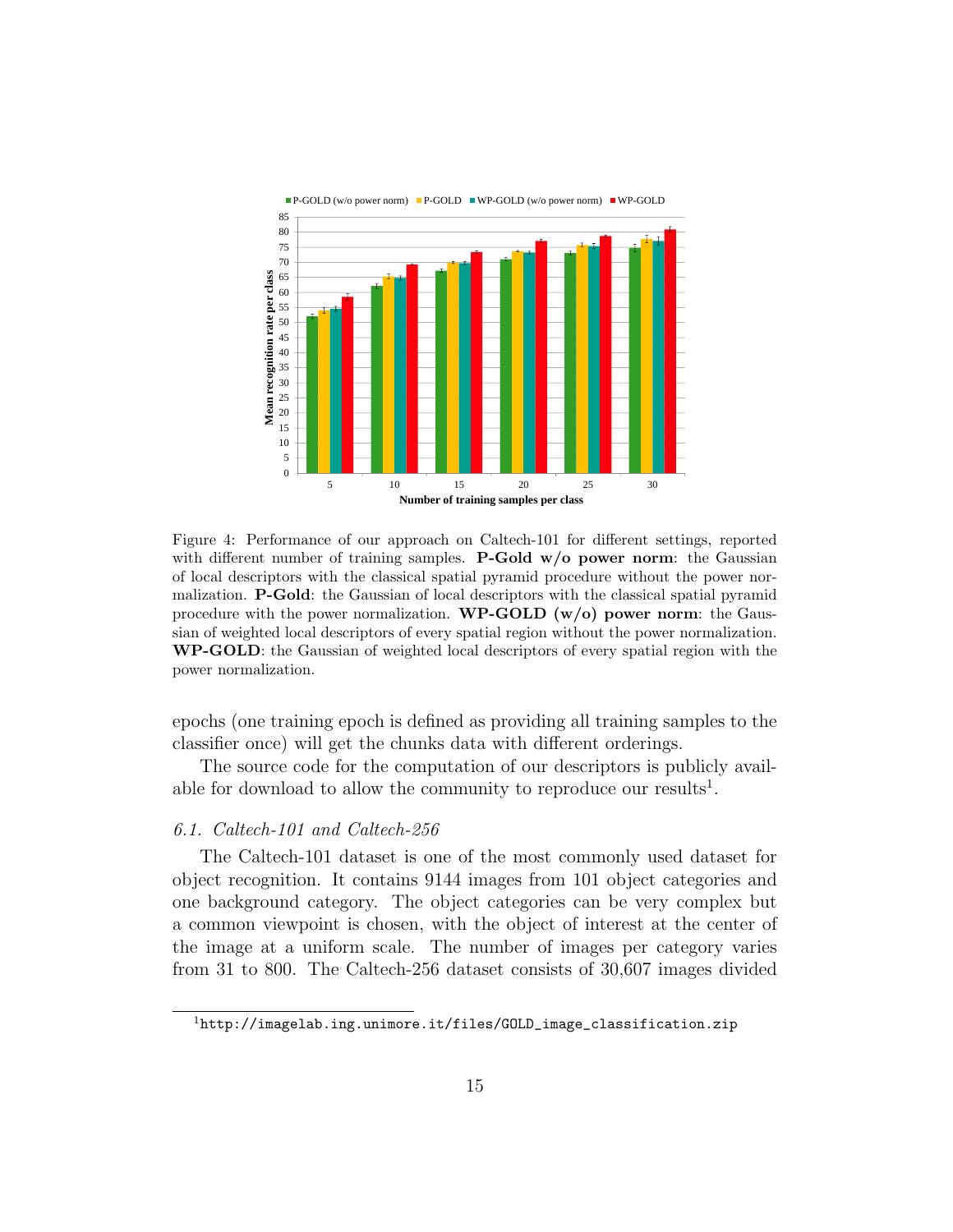|             | PCA            | 30 Training |
|-------------|----------------|-------------|
|             | $GOLD$ $D=128$ | 80.92       |
| GOLD        | $D=80$         | 77.43       |
| GOLD        | $D=64$         | 77.13       |
| <b>GOLD</b> | $D=48$         | 76.75       |
| <b>GOLD</b> | $D=32$         | 74.70       |

Table 1: Mean Recognition Rate per class on Caltech-101 when PCA is applied on SIFT descriptors. D is the number of principal components considered.

Table 2: Mean Recognition Rate per class using 30 images training for five runs on Caltech-101.

|                     |       |       |       |       |       | Run 1 Run 2 Run 3 Run 4 Run 5 Average |
|---------------------|-------|-------|-------|-------|-------|---------------------------------------|
| <b>GOLD</b>         | 80.53 | 82.38 | 79.90 | 80.45 | 81.33 | 80.92                                 |
| <i>Mixture-GOLD</i> | 80.61 | 82.43 | 79.95 | 80.56 | 81.34 | 80.98                                 |
| $VLAT_{ONE}$ [29]   | 76.39 | 77.38 | 74.61 | 75.08 | 76.56 | 76.00                                 |
| <b>VLAT</b> [29]    | 78.58 | 80.24 | 78.50 | 78.31 | 78.77 | 78.88                                 |
| <b>HKM</b> [33]     | 75.21 | 73.89 | 73.00 | 74.14 | 76.87 | 74.62                                 |

in 256 categories (with at least 80 images each). It presents a much higher variability in object size, location, and pose with respect to Caltech-101.

For both datasets we follow their respective common experimental settings: for Caltech-101 we randomly select 5, 10, 15, 20, 25, and 30 training images and at most 50 testing images for each category (this results in 3,060 images for training and 2,995 for testing in the 30 images test); for Caltech-256 we consider 30 and 60 training images and at most 50 for testing per class. We report the Mean Recognition Rate per class, i.e. the results are normalized based on the number of testing samples in that class and averaged over five independent runs. In all the experiment on Caltech datasets we extract SIFT descriptors, and images are analyzed with a 3 level pyramid, respectively partitioned in  $1 \times 1$ ,  $2 \times 2$  and  $4 \times 4$  blocks.

The first experiment highlights the individual contribution of the mean and the projected covariance to the performance of the GOLD descriptor on Caltech-101 using 30 training images per class. The mean alone is obviously a very poor representation and therefore achieves a Mean Recognition Rate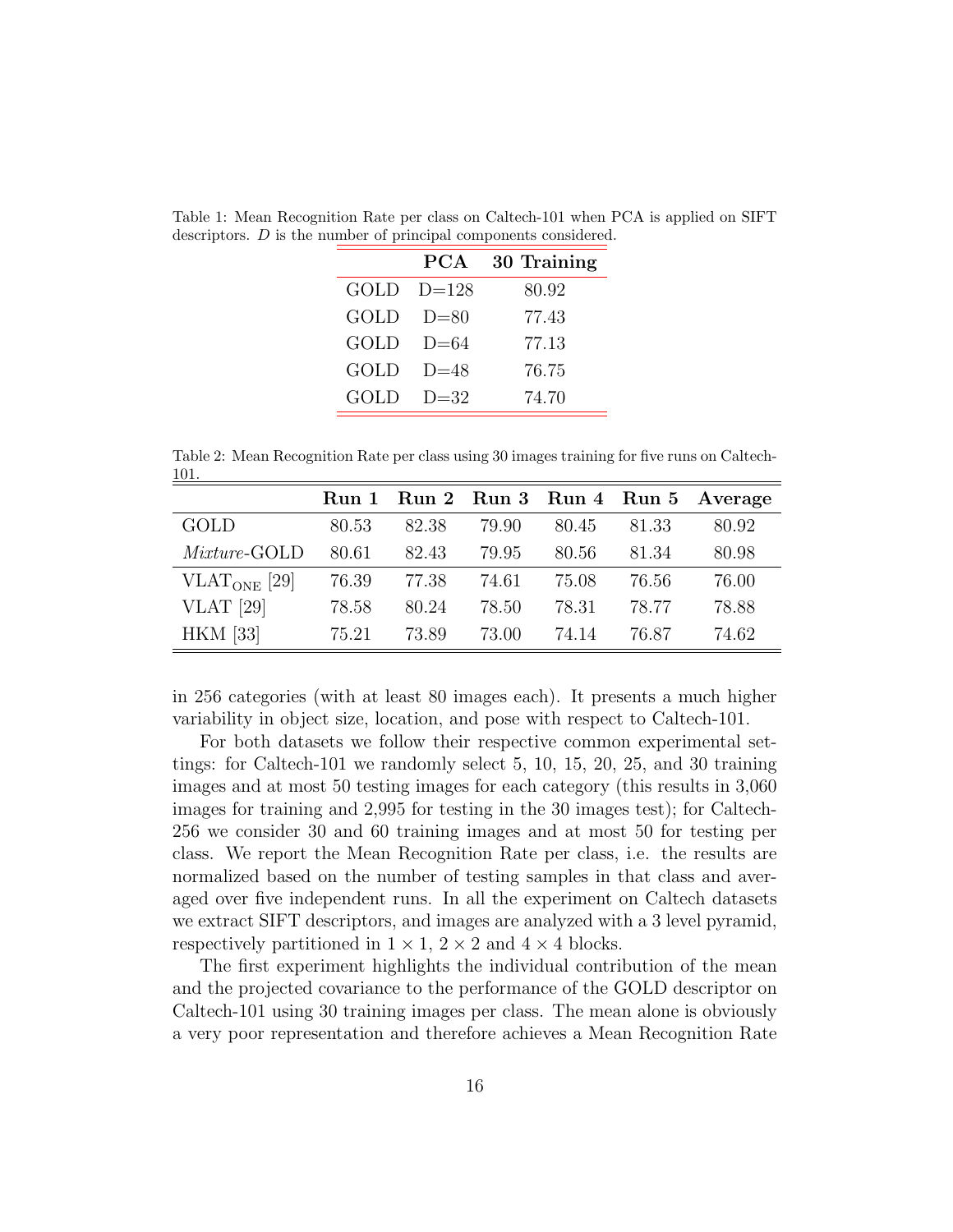|                        | 15 Training | 30 Training |
|------------------------|-------------|-------------|
| GOLD                   | 73.39       | 80.92       |
| Mixture-GOLD           | 73.46       | 80.98       |
| Bo et al. $[42]$       | 60.50       | 73.86       |
| Grauman et al. [43]    | 50.00       | 58.20       |
| Jia et al. $[44]$      |             | 75.30       |
| Jiang et al. $[45]$    | 67.50       | 75.30       |
| Liu et al. $[46]$      |             | 74.21       |
| C. Zhang et al. $[47]$ | 69.58       | 75.68       |
| Tuytelaars et al. [48] | 69.20       | 75.20       |
| Wang et al. $ 13 $     | 65.43       | 73.40       |
| Yang et al. $[49]$     | 67.00       | 73.20       |
| Carreira et al. [5]    |             | 79.20       |
| Lazebnik et al. [6]    | 56.40       | 64.60       |
| Chatfield et al. [2]   |             | 77.78       |
| Duchenne et al. [50]   | 75.30       | 80.30       |
| Zeiler et al. $[51]$   | 83.80       | 86.50       |
| He et al. $[52]$       |             | 93.42       |

Table 3: Comparison with the state-of-the-art for Caltech-101.

of 30.19%, while the projected covariance obtains 80.83%. Concatenating the mean and the covariance, also due to a very high difference in dimensionality, slightly improves the performance, arriving to 80.92%.

Furthermore, to present the respective contributions of the power normalization and descriptors weighting steps, we report in Fig. 4 the performance gain given by these two procedures. Note that the Pyramidal-GOLD, i.e. the Gaussian of local descriptors with the classical spatial pyramid procedure, shows interesting results (P-GOLD w/o power norm), but the usage of the power normalization (P-GOLD) enhances the accuracy of about three percentage points. A similar improvement is obtained by including the weighting step (WP-GOLD w/o power norm). The combined use of both techniques (WP-GOLD), that weights the SIFT descriptors based on their spatial distribution and applies power normalization, further improves the accuracy of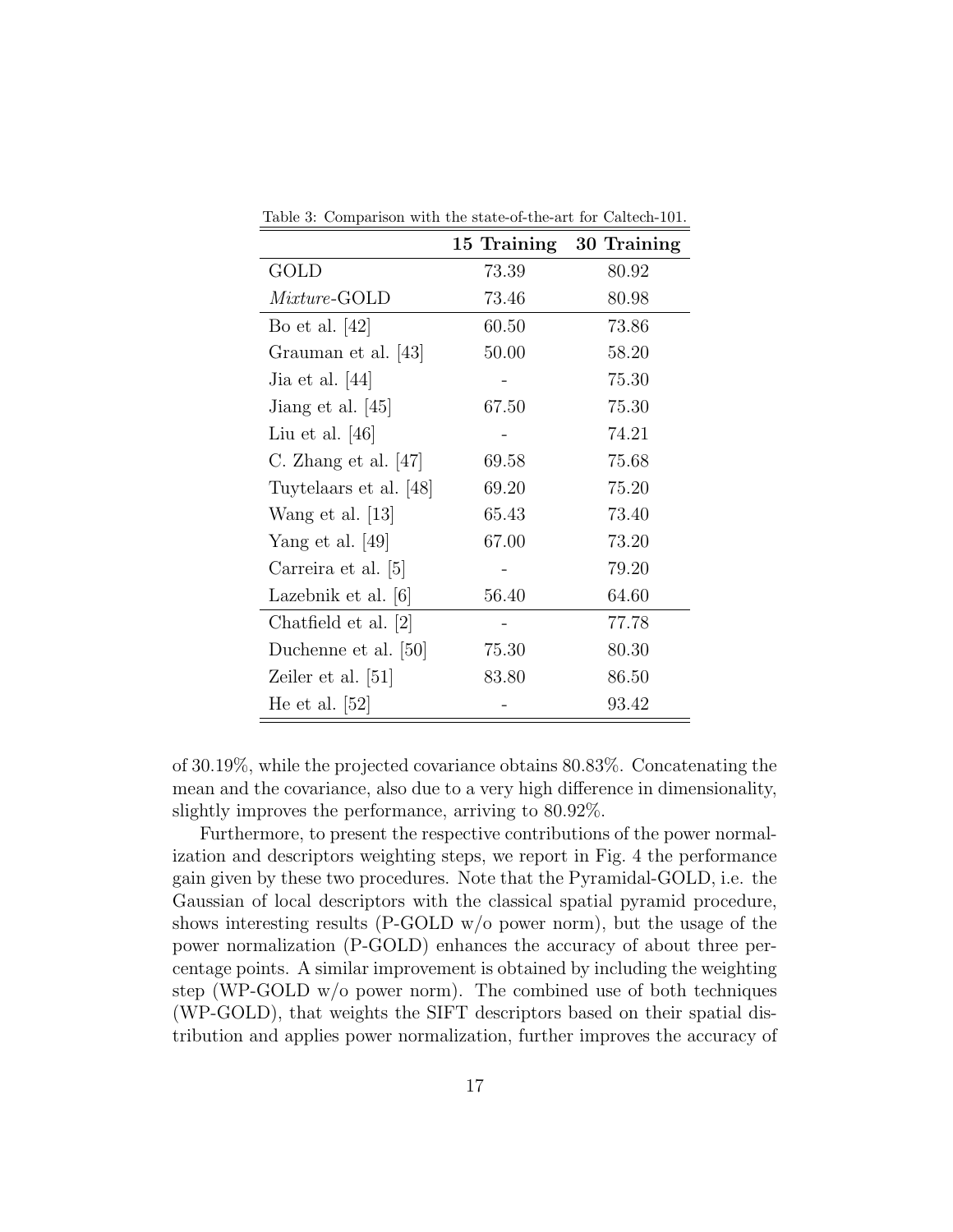about three percentage points. For simplicity, we will refer to this complete solution as GOLD.

Although the GOLD achieves a very good performance, the dimensionality of the final descriptor is quite large. For this reason, in Table 1 we present performance obtained by reducing the dimensionality of SIFT descriptors with PCA. After an initial drop, the performance slightly decreases until the dimensionality becomes 48, while for  $D = 32$  we can observe a second important drop. These results motivate our choice of maintaining original (not reduced) SIFTs when using the single-Gaussian GOLD. However, when the Mixture-GOLD is employed, PCA becomes a necessary evil, in order to still have a tractable descriptors size.

As pointed out by Chatfield et al. [2] several works present results on the Caltech-101 dataset. However, missing details in the description of the methods or different tuning of the various components often make a fair comparison impossible. For this reason we firstly compare our method to VLAT [29] (that is the most similar approach) and the recently proposed approach by Vedaldi et al.  $[33]$ , since they provide their code<sup>2</sup>. Results are shown in Table 2. For all of these methods we use the same experimental settings (same local features, same spatial pyramid and same classifier). For *Mixture*-GOLD and VLAT we use a codebook of 512 clusters (K=512) and SIFT are compressed to 48 dimensions using PCA, following [29]. We call VLAT<sub>ONE</sub> the VLAT descriptor with K=1 and SIFT without PCA compression, that is directly comparable with our single-Gaussian GOLD. When using a single cluster, the  $VLAT<sub>ONE</sub>$  descriptor describes the second order variation with respect to the training set mean, and this suffers from the lack of specificity with respect to the single image, but mostly from the lack of the projection on the tangent space. Rising the number of clusters definitely reduces the gap with respect to our proposal, but both GOLD and Mixture-GOLD show superior performance.

For completeness, Table 3 reports the results on Caltech-101 of several recent approaches that are quite comparable to our method. All of these use the same standard setting (15/30 samples for training, at most 50 for testing), and SIFT descriptors captured with dense sampling.

In addition, we include the results of Chatfield et al. [2] and Duchenne et al. [50] that rely on multiple features or test on a different number of images.

<sup>2</sup>http://www.vlfeat.org/applications/caltech-101-code.html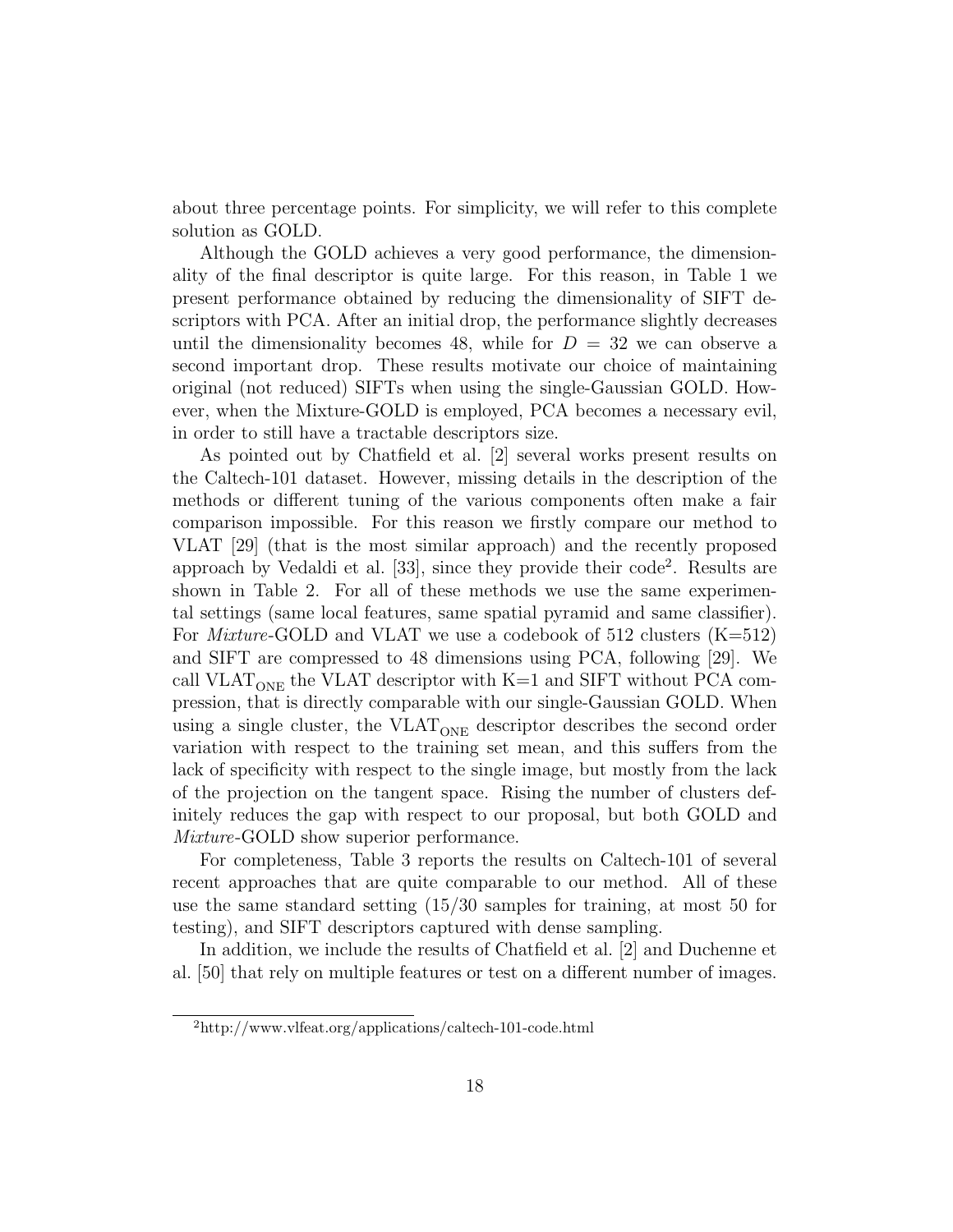| Epochs   | Run 1 |       | Run 2 Run 3 Run 4 |       | Run 5 | Average |
|----------|-------|-------|-------------------|-------|-------|---------|
| 1        | 1.59  | 1.71  | 1.81              | 1.36  | 1.36  | 1.57    |
| $\bf{2}$ | 35.90 | 36.89 | 35.31             | 33.46 | 38.39 | 35.99   |
| 8        | 66.14 | 60.79 | 64.17             | 61.95 | 65.56 | 63.72   |
| 16       | 73.95 | 74.14 | 72.64             | 72.14 | 73.17 | 73.21   |
| 128      | 79.31 | 81.11 | 78.95             | 79.47 | 80.36 | 79.84   |
| 512      | 80.35 | 81.84 | 79.65             | 80.34 | 81.26 | 80.69   |
| 2048     | 80.56 | 82.30 | 79.70             | 80.50 | 81.27 | 80.87   |
| 4096     | 80.59 | 82.32 | 79.75             | 80.52 | 81.27 | 80.89   |

Table 4: Mean Recognition Rate per class for five runs on Caltech-101 using SGD algorithm.

Finally, we report the latest results obtained with deep convolutional neural networks presented in Zeiler et al. [51] and He et al. [52], which clearly outperform every other traditional method, including ours.

The results reported for the Caltech-101 dataset were obtained with Lib-SVM, a well known software package for batch SVMs solving. The adoption of a batch solver was appropriate because feature data could entirely fit in memory, due to the limited size of the dataset. In order to verify the applicability of on-line solvers, we also trained the SVM classifiers using the SGD algorithm, starting from the public implementation provided by Leon Bottou<sup>3</sup>. In Table 4 the Mean Recognition Rate over the five runs at different number of training epochs is reported. Note that the results at the first epoch are very low for all runs, but they rapidly increase after few epochs. After 2048 epochs the SGD algorithm achieves good results, but only at 4096 epochs the SGD achieves the MRR score obtained with LibSVM (with a gap of only 0.03%), proving the efficacy of the on-line solver.

Lastly, in this section we report the results obtained on Caltech-256, as shown in Table 5. Since this dataset is larger than Caltech-101, for this experiment we employed the SGD solver and similar to Caltech-101 we fix the epochs equal to 4096. Also on this more challenging dataset, our method shows very competitive performance with respect to several SIFT-based tech-

<sup>3</sup>http://leon.bottou.org/projects/sgd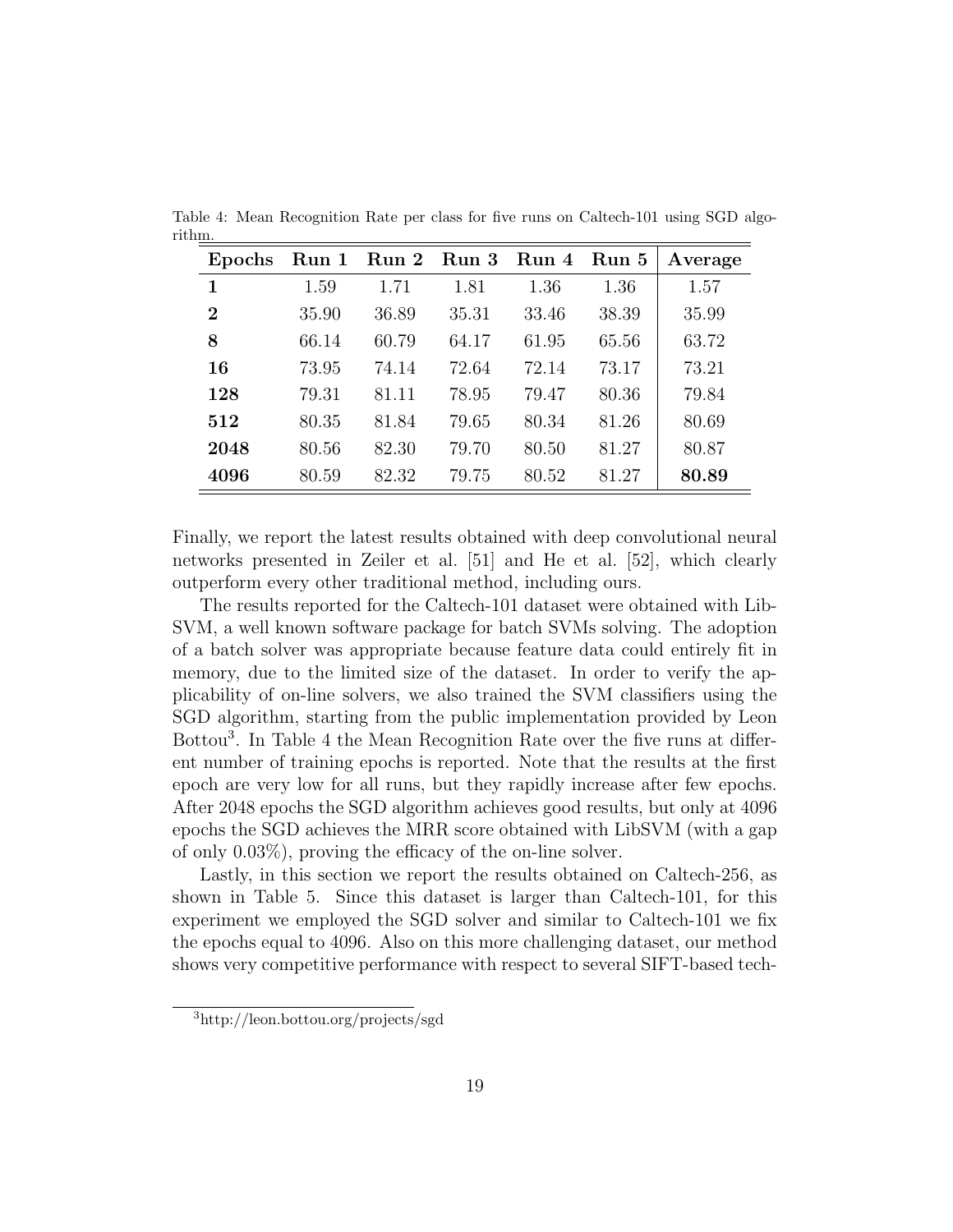|                        | 30 Training | 60 Training |
|------------------------|-------------|-------------|
| <b>GOLD</b>            | 43.89       | 49.41       |
| Mixture-GOLD           | 44.21       | 50.11       |
| Bo et al. $[42]$       | 30.50       | 37.60       |
| Yang et al. $[49]$     | 34.00       | 40.10       |
| van Gemert et al. [54] |             | 27.20       |
| Perronnin et al. [17]  | 40.80       | 47.90       |
| Tuytelaars et al. [48] | 37.00       |             |
| Wang et al. $[13]$     | 41.19       | 47.68       |
| Duchenne et al. [50]   | 38.10       |             |
| Cao et al. $[53]$      | 38.74       | 45.43       |
| Zeiler et al. $[51]$   | 70.60       | 74.20       |

Table 5: Comparison with the-state-of-the-art for Caltech-256.

niques. Note also that the proposed approach obtains significantly better result than more complex techniques such as [50, 53]. As observed for Caltech-101, the deep convolutional neural network approach [51] has a significant advantage over all reported methods.

In both Caltech-101 and Caltech-256, the improvement in performance given by the Mixture-GOLD over the GOLD is only of some decimal points. We think that this behavior can be partially explained analyzing the characteristics of the datasets: as firstly demonstrated by [6], in these datasets the spatial pyramid is really effective, due to the homogeneous location and size of the objects. A good description of the spatial regions is therefore crucial to obtain a high recognition rate. The smaller the region, the stronger is the assumption (on which GOLD is based) that local descriptors follow a (single) Gaussian distribution, reducing the advantage of the GMM model used in Mixture-GOLD.

#### 6.2. ImageCLEF 2011

ImageCLEF 2011 Annotation Task dataset is composed of a training set of 8000 images and a test set of 10000 images. The ImageCLEF 2011 photo corpus is a challenging concept detection dataset (multiple labels per image) due to its high heterogeneity of classes (see samples in Fig. 1). There are 99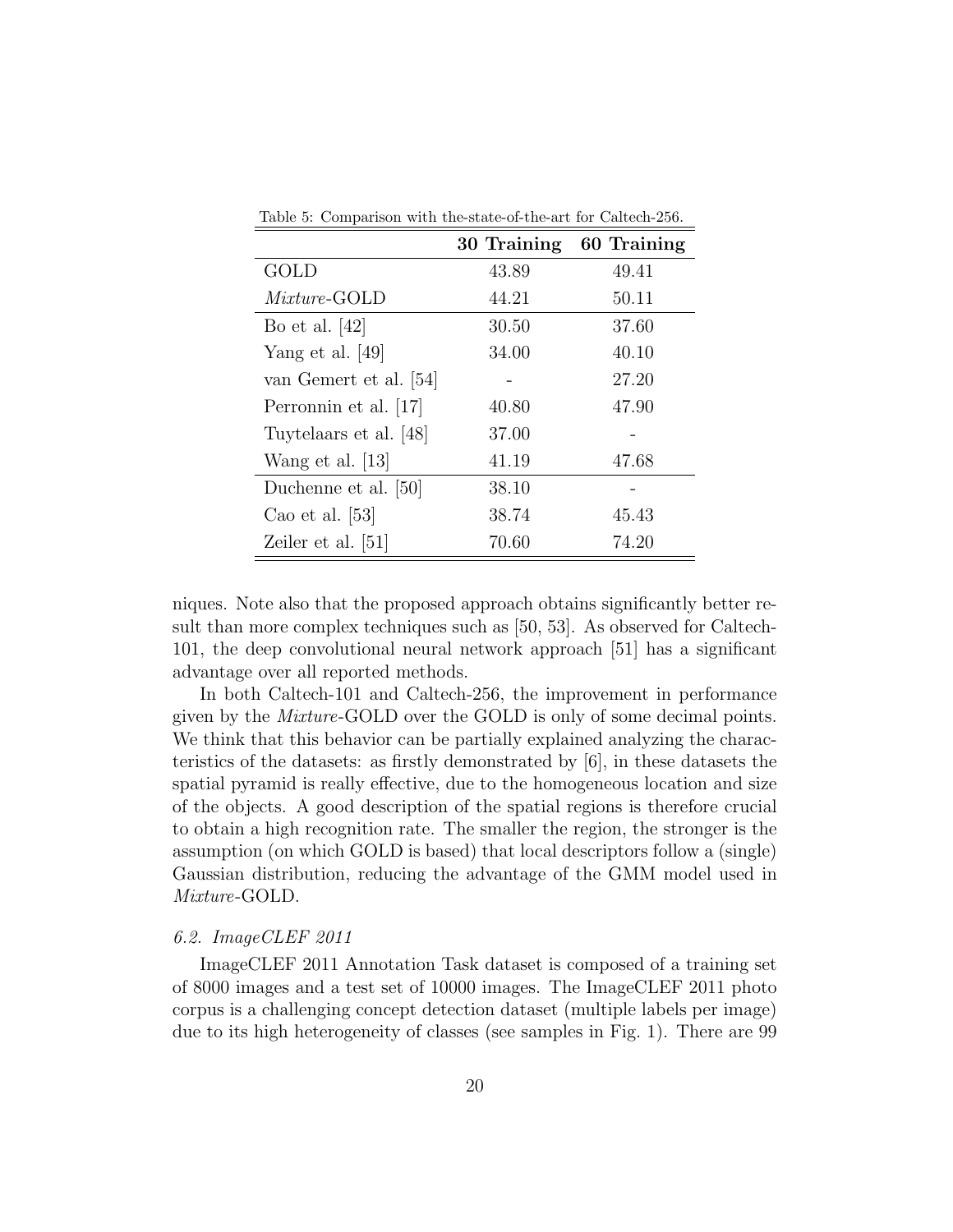

Figure 5: Cross validation results for choosing the parameter  $\lambda$  on the ImageCLEF 2011 dataset.

concepts, which are concrete objects such as "church" or "trees" as well as more abstractly defined classes like "funny" or "unpleasant".

On this dataset we extract RGBSIFT descriptors [10] at four scales (4, 6, 8, and 10 pixels respectively) over a dense regular grid with a spacing of 3 pixels and, even in this case, we use the function vl phow. As spatial pyramids we use  $1 \times 1$ ,  $2 \times 2$  and  $3 \times 1$ . The Mean Average Precision (MAP) is used to evaluate the performance.

With larger datasets such as ImageCLEF 2011, an on-line learning approach (in our case SGD) becomes the only possible choice on common PCs. Only loading the entire training set in memory (8000 samples) occupies about 6GB, requiring to split the data in chunks.

To select an appropriate regularization parameter  $\lambda$  for the SGD solver, we randomly split the training set in two and run the SGD varying  $\lambda$  from 10<sup>−</sup><sup>3</sup> to 10<sup>−</sup><sup>7</sup> in power of 10 steps. Based on this preliminary experiments we fix  $\lambda = 10^{-5}$  (see Fig. 5). Furthermore Fig. 6 reports the results in term of Mean Average Precision (MAP) at different number of training epochs. Note that the performance increases until the 64th epoch obtaining a MAP of 36.2, but thereafter the MAP tends to slightly decrease, probably due to an over-fitting of the SVM on the training data. The experiments show that is very difficult to predict the exact number of epochs necessary to reach the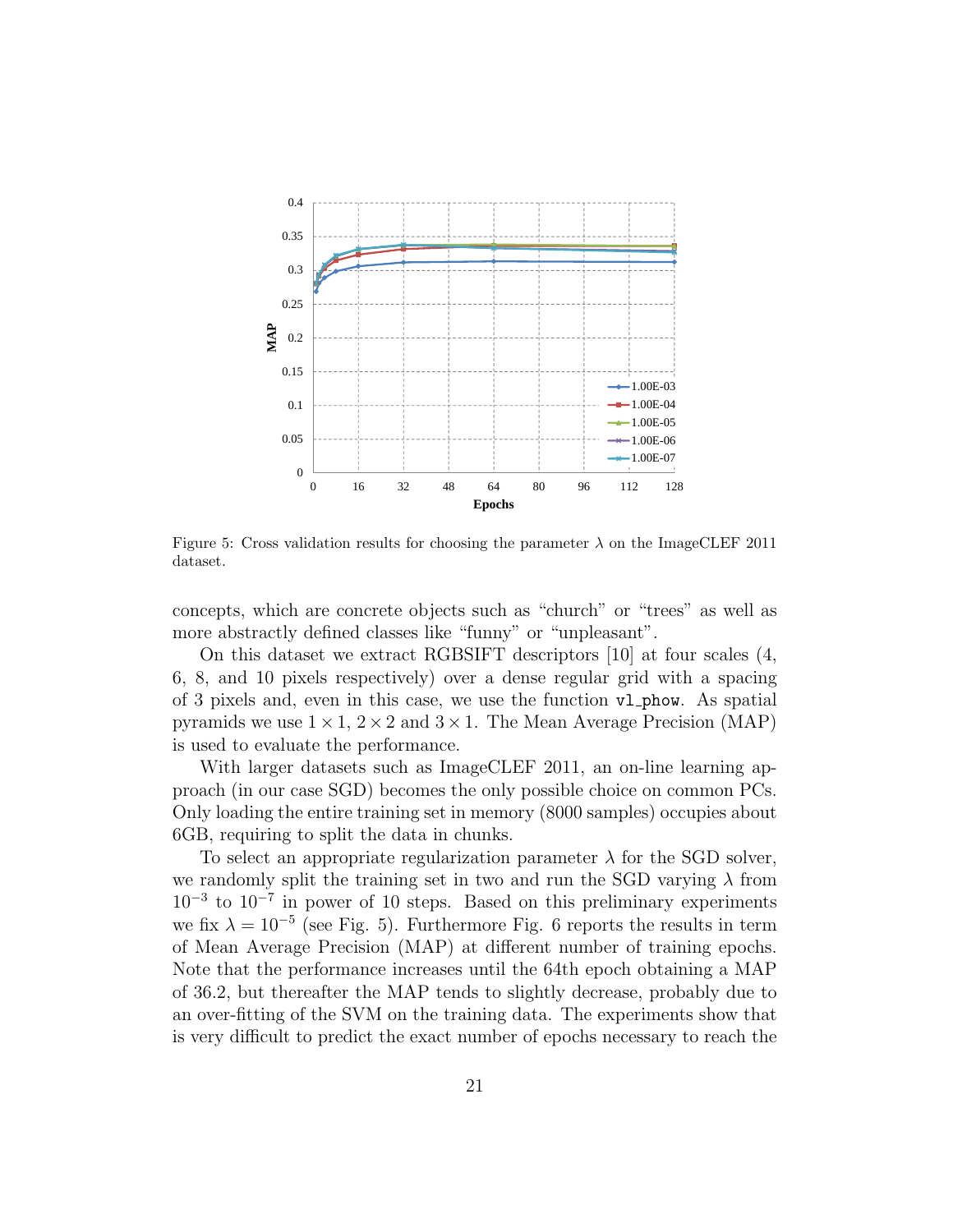

Figure 6: Mean Average Precision on ImageCLEF 2011 at different number of training epochs.

best results, and that even if there is a relation with the number of training samples and the size of the feature vectors, it is not a simple one. We found that the best practice is to run a k-fold cross-validation on the training set, which closely follow the final trend on the testing set.

Lastly we report in Table 6 a comparison with several techniques: in the upper part of the table we directly compare our approach with Bag of Words approaches (with linear and non-linear kernels) and very successful methods that publicly share their code [33, 13]. All of these methods use the same experimental settings (same local features, same spatial pyramid and same SGD classifier). For the Bag of Words approaches we use 4000 visual words since we observed that the performance tends to saturate at this codebook size, while, for the other techniques, we use the values suggested by the authors. In the table we also include the best run of the ImageCLEF workshop that obtained a MAP of 38.8 [55]. However these authors used three different color SIFT variations, different sampling strategies and improvements, and a Multiple Kernel Learning approach. Moverover, their computations required a cluster with 11,000 Core Units which had (according to cpubenchmark.net) a speed rank of 134 in August 2011. Our tests were performed on a 12 cores machine, which clearly limits the affordable computational effort. A more comparable approach, from a computational requirements point of view, was followed in [56], which used 7 color SIFT variations with both Harris and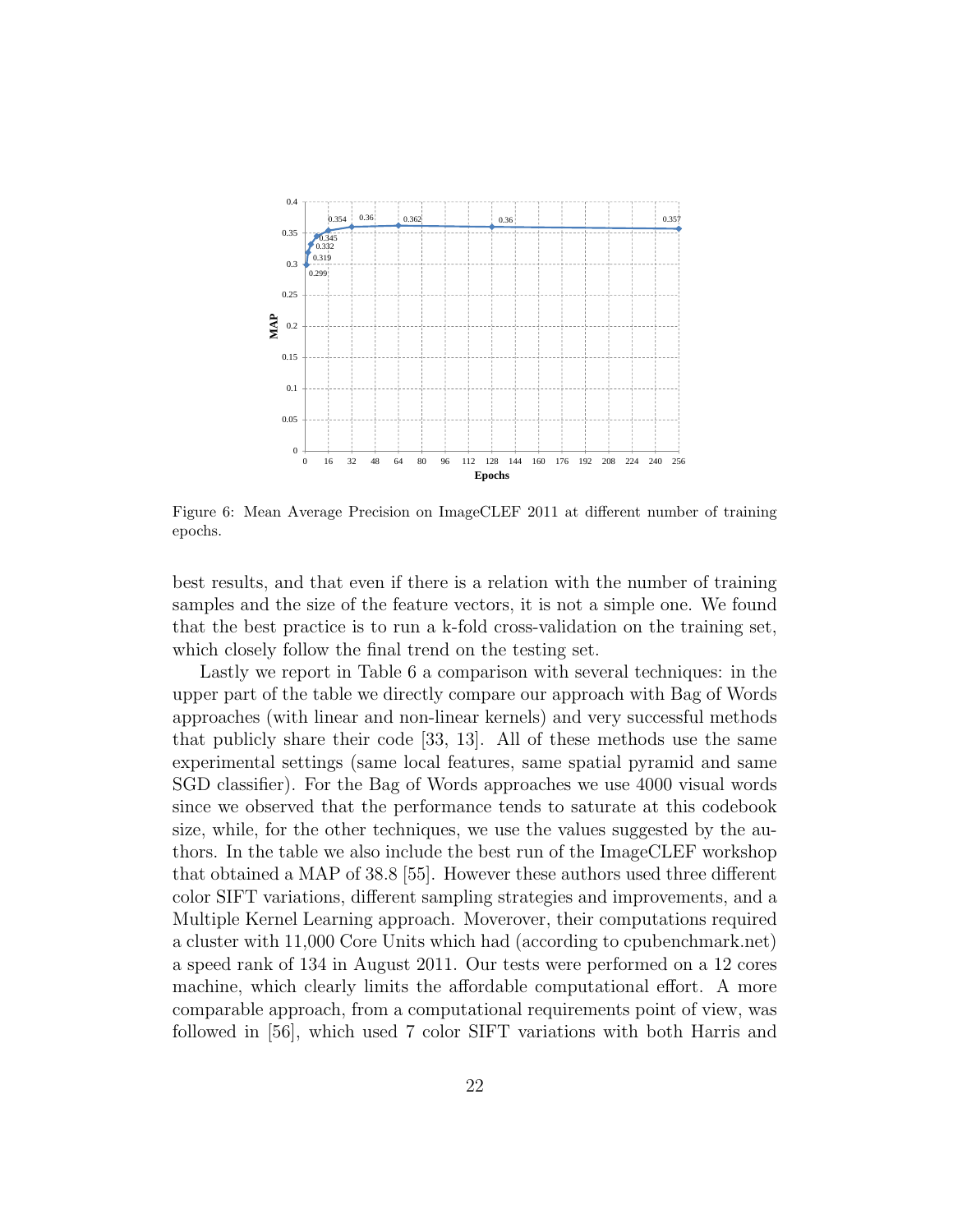|                                 | MAP   |
|---------------------------------|-------|
| GOLD                            | 36.20 |
| $Mixture$ -GOLD                 | 37.65 |
| <b>BOW</b>                      | 25.06 |
| $BOW + Hellinger$ Kernel        | 33.87 |
| Homogeneous Kernel Map [33]     | 34.72 |
| <b>Fisher Vectors</b>           | 35.69 |
| $LLC$ [13]                      | 34.12 |
| Spyromitros-Xioufis et al. [56] | 31.10 |
| Binder et al. [55]              | 38.80 |

Table 6: Comparison with the-state-of-the-art for ImageCLEF 2011.

Dense sampling, leading to 14 separate classifiers per concept, combined with late fusion (averaging). They obtained a MAP of 31.1, clearly showing that the summarization properties of the GOLD and Mixture-GOLD representations, computed with only the basic RGBSIFT, are able to beat the description of the BoW approach.

## 6.3. ImageCLEF 2013

ImageCLEF 2013 Scalable Concept Image Annotation dataset is composed by 250,000 training images, obtained by querying popular image search engines (namely Google, Bing and Yahoo) when searching for words in the English dictionary. It includes various precomputed visual feature descriptors, extracted using the ColorDescriptor software [10], and textual features extracted from the websites in which the images appeared. It also provides a development and test sets of 1,000 and 2,000 images, respectively, both manually annotated for 95 and 116 concepts [57]. The competition objective is to develop systems that can easily change or scale the list of concepts used for image annotation.

Two possible strategies have been identified: i) finding images similar to the query, and from those extract the image concepts, leveraging the provided textual annotation; ii) directly using the textual annotation to roughly annotate the training set and then for every concept building a classifier applicable to the query. In the competition it has been shown that the second strategy largely outperforms the first one.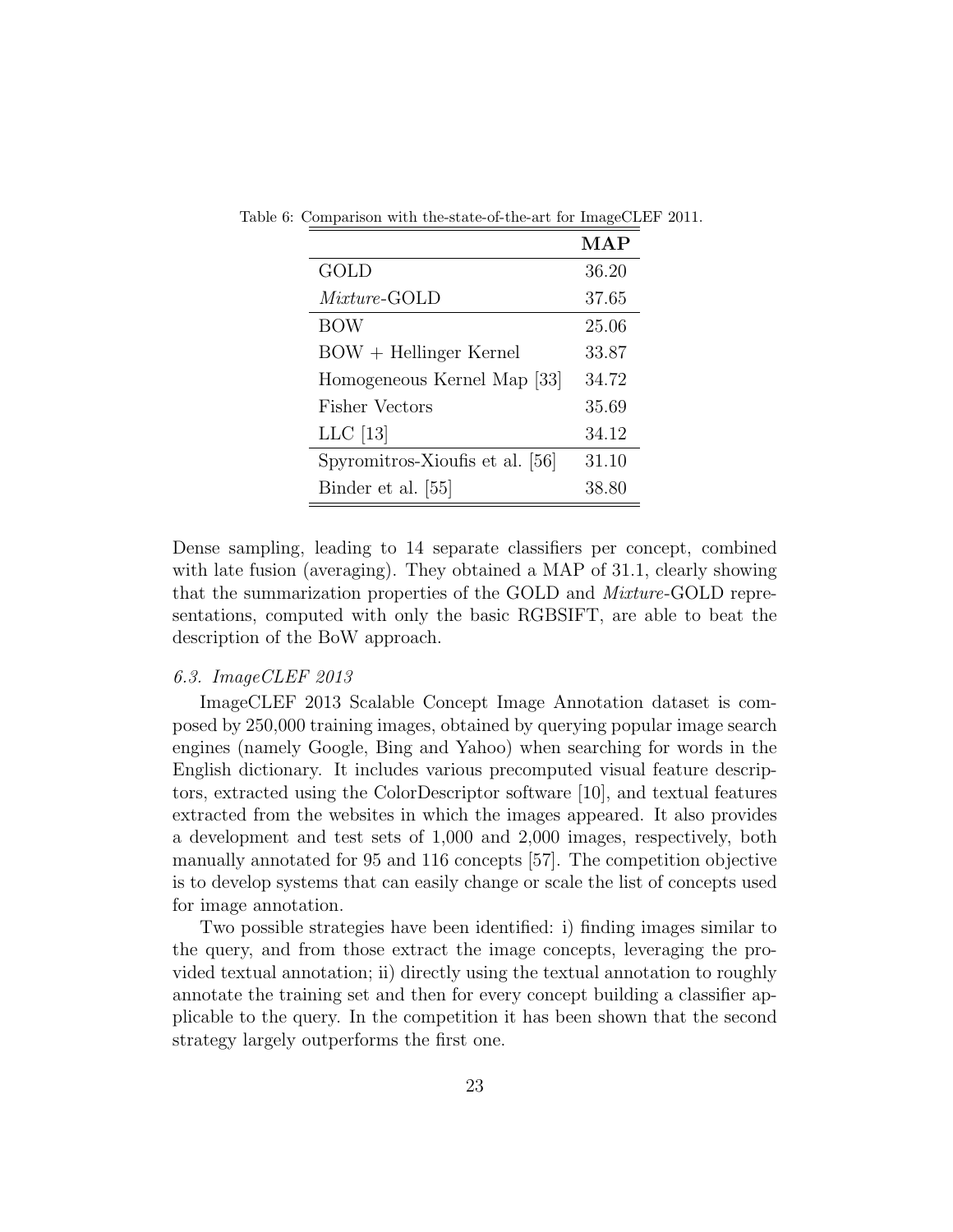| Descriptor          |        |        | Baseline GOLD <i>Mixture</i> -GOLD |
|---------------------|--------|--------|------------------------------------|
| <b>SIFT</b>         | 28.32  | 36.02  | 38.43                              |
| <b>RGBSIFT</b>      | 29.50  | -38.53 | 40.12                              |
| <b>OPPONENTSIFT</b> | -30.31 | 37.84  | 39.72                              |

Table 7: Evaluation of our method with different local descriptors on ImageCLEF 2013.

We tested this dataset for several reasons: it consists of a very large number of images; it is an unconstrained and challenging dataset, because it has a high heterogeneity of classes (mixed professional and user-generated content) and training images are not manually annotated.

In this experiment, following the second strategy, we compare our approach with SVM classifiers learned by the provided precomputed BoW [57]. Since the organizers computed the BoW features using a spatial pyramid of  $1 \times 1$  and  $2 \times 2$ , we also used the same setting. In order to perform a fair comparison, all the techniques use the same textual annotation to select the image training set. Table 7 reports the performance in terms of MAP on the development set using three different local descriptors: SIFT, RGBSIFT and OPPONENTSIFT. It can be noted that our approach obtains superior MAP values with all of the three features.

In our best run at the ImageCLEF 2013 workshop [58], images are described using the GOLD descriptor computed on standard SIFT and on three different color SIFT variations, combined with a late fusion averaging approach. In this run, textual analysis on the web pages containing training images is also performed, to retrieve a relevant set of samples for learning each concept classifier based on WordNet lexical database. This run obtained the best result of the ImageCLEF 2013 workshop in terms of MAP: 45.6 (for more detailed results see  $[57]^4$ ). Also in this dataset, the *Mixture*-GOLD is able to further improve the performance of the GOLD descriptor, of about 1.5 MAP points.

## 6.4. PASCAL VOC07

The PASCAL VOC07 dataset is a challenging archive for image classification with 9963 image divided in 20 classes of objects. Images are taken

<sup>4</sup>http://imageclef.org/2013/photo/annotation/results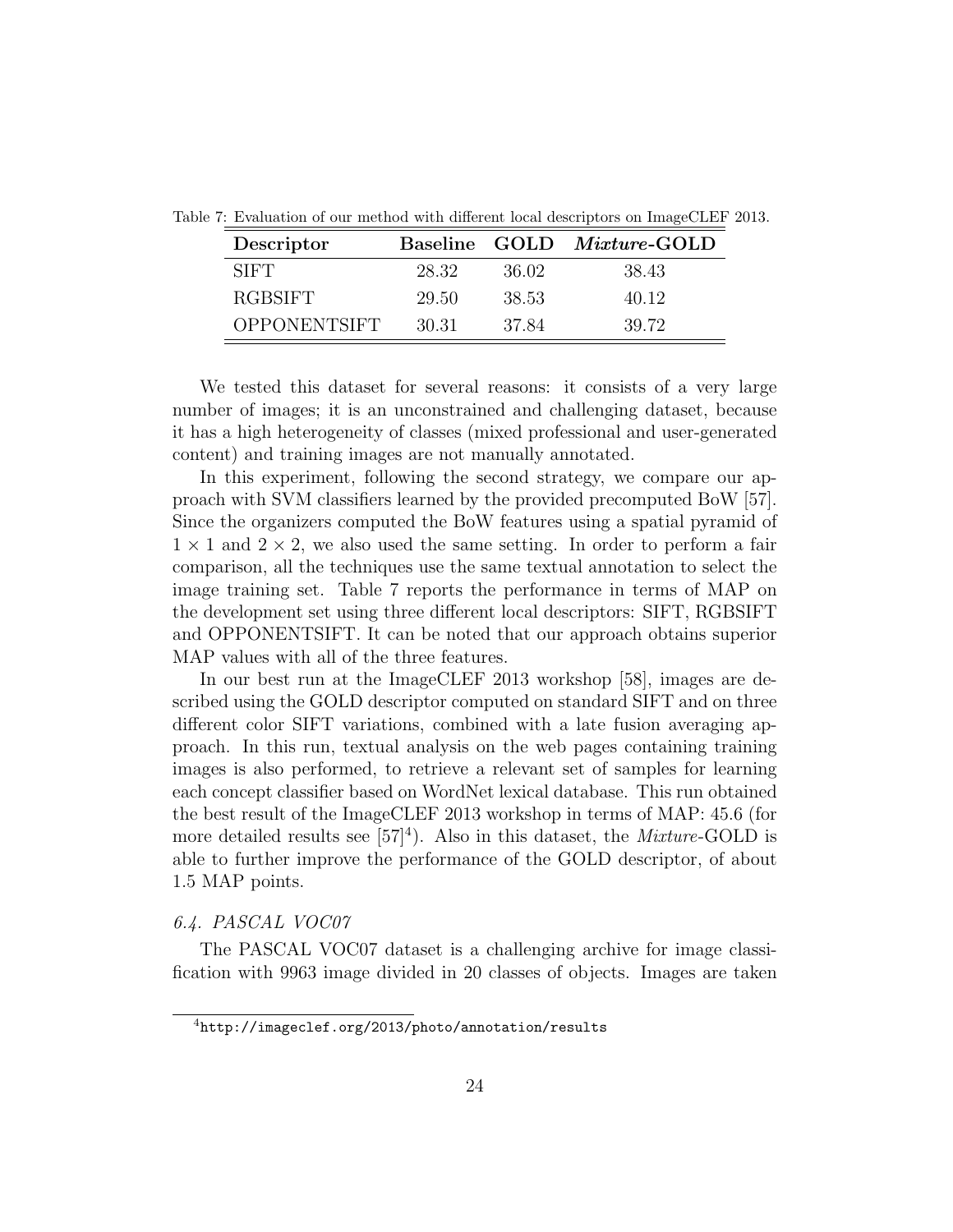from Flickr and have large variations in size, illumination, scale, and viewpoint. Classification accuracy is measured using Mean Average Precision  $(MAP)$  over the 20 classes following the common experimental protocol  $|2|$ . In this experiment we use the VLFeat library [40] that includes multiple encoding methods such as BOW, LLC, Super Vectors and Fisher Vectors. All the tested methods use densely extracted multi-scale SIFT descriptors, and images are partitioned with a 3 level pyramid:  $1 \times 1$ ,  $2 \times 2$  and  $3 \times 1$ . Following [2], for BOW and LLC the codebook size is set to 25000, for Super Vectors it is set to 1024, while Fisher vectors uses a GMM with  $K = 256$ components, after reducing the dimensionality of the SIFT descriptor to 80 by using PCA. Similarly, for the Mixture-GOLD (M-GOLD) we used a GMM with  $K = 16$  components and again a 80-dimensional PCA-SIFT.

Table 8 shows the performance of our method with respect to the other approaches. Although this dataset is very challenging, without specializing the GOLD image descriptor we are able to reach the performance of the BOW technique, which on the contrary requires to learn a very large and specific codebook. In order to achieve state of the art results, obtained by the Fisher Vector technique, introducing dataset dependency with GMM modeling is required. Moving from the GOLD to the *Mixture-GOLD* improves the performance of 6 MAP points getting results comparable with Fisher Vectors.

Therefore, our solution enables the user to choose between a descriptor which is effectively reusable when the image collection dynamically evolves, and one that provides better performance, thanks to the specific dataset characteristics.

## 7. Conclusions

In this paper we presented a new way to summarize local descriptors by means of multivariate Gaussian distributions. While still providing the possibility to include all the techniques which improve system performance, such as spatial pyramids and power normalization, this allows to obtain an image descriptor totally independent on the dataset. The experimental results show that the method achieves performance which are very competitive with state-of-the art approaches on several well-known datasets. This solution could be also employed in many different situations in which the dataset changes dynamically (for example in online services such as Flickr or Google Images), still allowing to use the same feature vectors in different scenarios.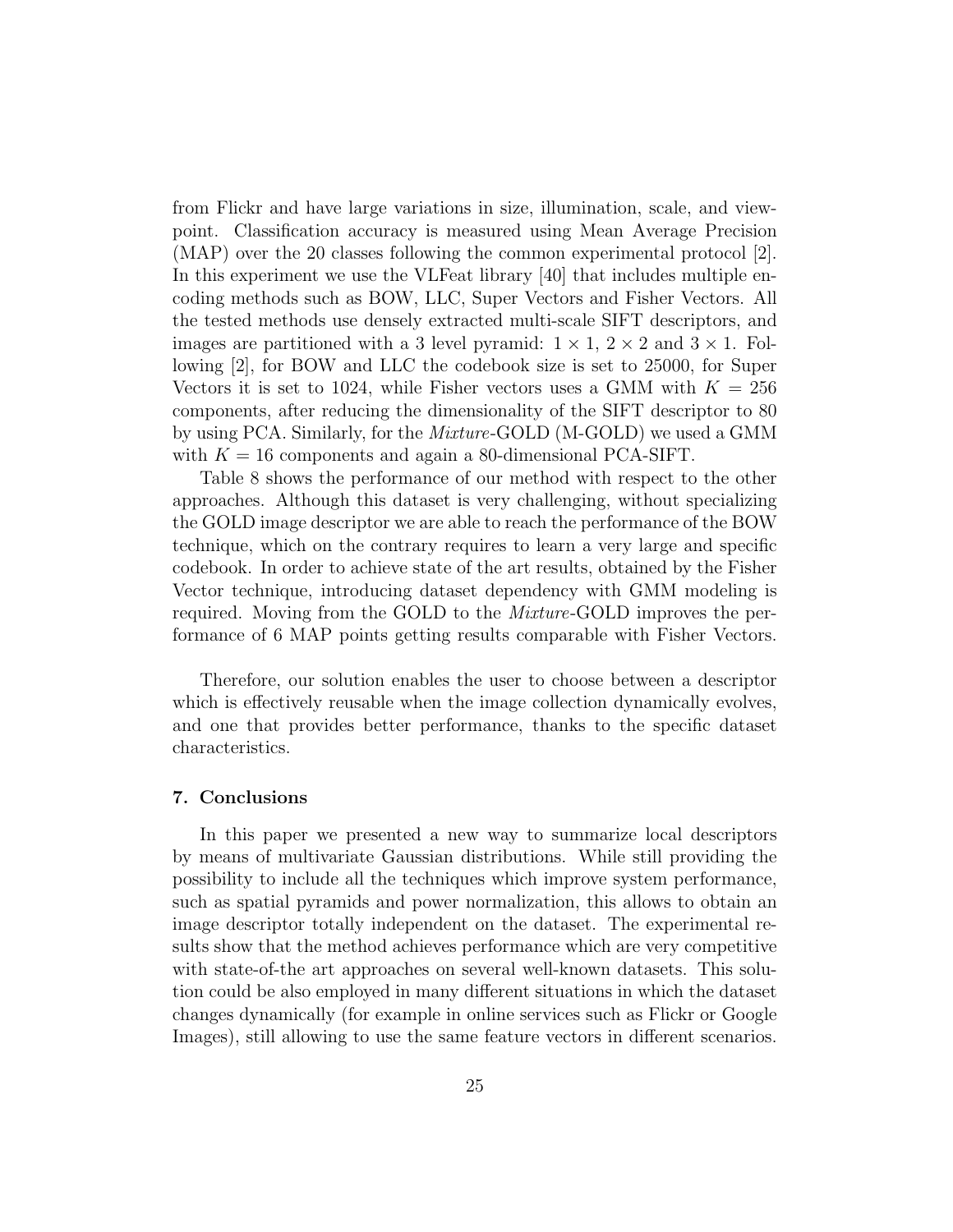| Lable 6. Comparison with the state-of-the-art for FASOAL VOCOT. |             |           |            |            |         |           |
|-----------------------------------------------------------------|-------------|-----------|------------|------------|---------|-----------|
| Class                                                           | <b>GOLD</b> | $M$ -GOLD | <b>BOW</b> | LLC $[13]$ | SV [59] | $FV$ [17] |
| Aeroplane                                                       | 76.45       | 77.58     | 67.29      | 71.35      | 74.32   | 78.97     |
| <b>Bicycle</b>                                                  | 58.26       | 65.57     | 55.22      | 62.65      | 63.79   | 67.43     |
| <b>Bird</b>                                                     | 41.14       | 51.75     | 36.58      | 46.12      | 47.02   | 51.94     |
| <b>Boat</b>                                                     | 70.51       | 76.39     | 64.42      | 68.98      | 69.44   | 70.92     |
| <b>Bottle</b>                                                   | 21.95       | 29.32     | 21.89      | 26.04      | 29.06   | 30.79     |
| <b>Bus</b>                                                      | 63.86       | 69.71     | 56.31      | 63.92      | 66.46   | 72.18     |
| Car                                                             | $75.02\,$   | $78.16\,$ | 72.90      | 76.98      | 77.31   | 79.97     |
| Cat                                                             | 61.02       | 63.12     | 52.11      | 59.71      | 60.18   | 61.35     |
| Chair                                                           | 52.09       | 54.12     | 51.51      | 53.96      | 50.19   | 55.98     |
| Cow                                                             | 36.96       | 47.70     | 38.23      | 46.34      | 46.46   | 49.61     |
| Diningtable                                                     | 48.51       | 58.35     | 46.50      | 52.10      | 51.86   | 58.40     |
| $\log$                                                          | 36.33       | 46.27     | 34.99      | 42.39      | 44.07   | 44.77     |
| Horse                                                           | 78.01       | 79.98     | 74.62      | 77.17      | 77.85   | 78.84     |
| Motorbike                                                       | 65.19       | 69.63     | 60.71      | 67.15      | 67.12   | 70.81     |
| Person                                                          | 82.81       | 81.64     | 80.05      | 83.36      | 83.07   | 84.96     |
| $\rm Pottedplant$                                               | 19.75       | 30.28     | 18.79      | 23.11      | 27.56   | 31.72     |
| Sheep                                                           | 38.27       | 46.76     | 37.13      | 44.45      | 48.50   | 51.00     |
| Sofa                                                            | 47.75       | 59.41     | 50.22      | 52.12      | 51.10   | 56.41     |
| Train                                                           | 75.46       | 79.01     | 71.71      | 75.36      | 75.50   | 80.24     |
| Tymonitor                                                       | 50.84       | 56.53     | 48.32      | 52.21      | 52.26   | 57.46     |
| Mean                                                            | 55.01       | 61.06     | 51.97      | 57.27      | 58.16   | 61.69     |

Table 8: Comparison with the-state-of-the-art for PASCAL VOC07.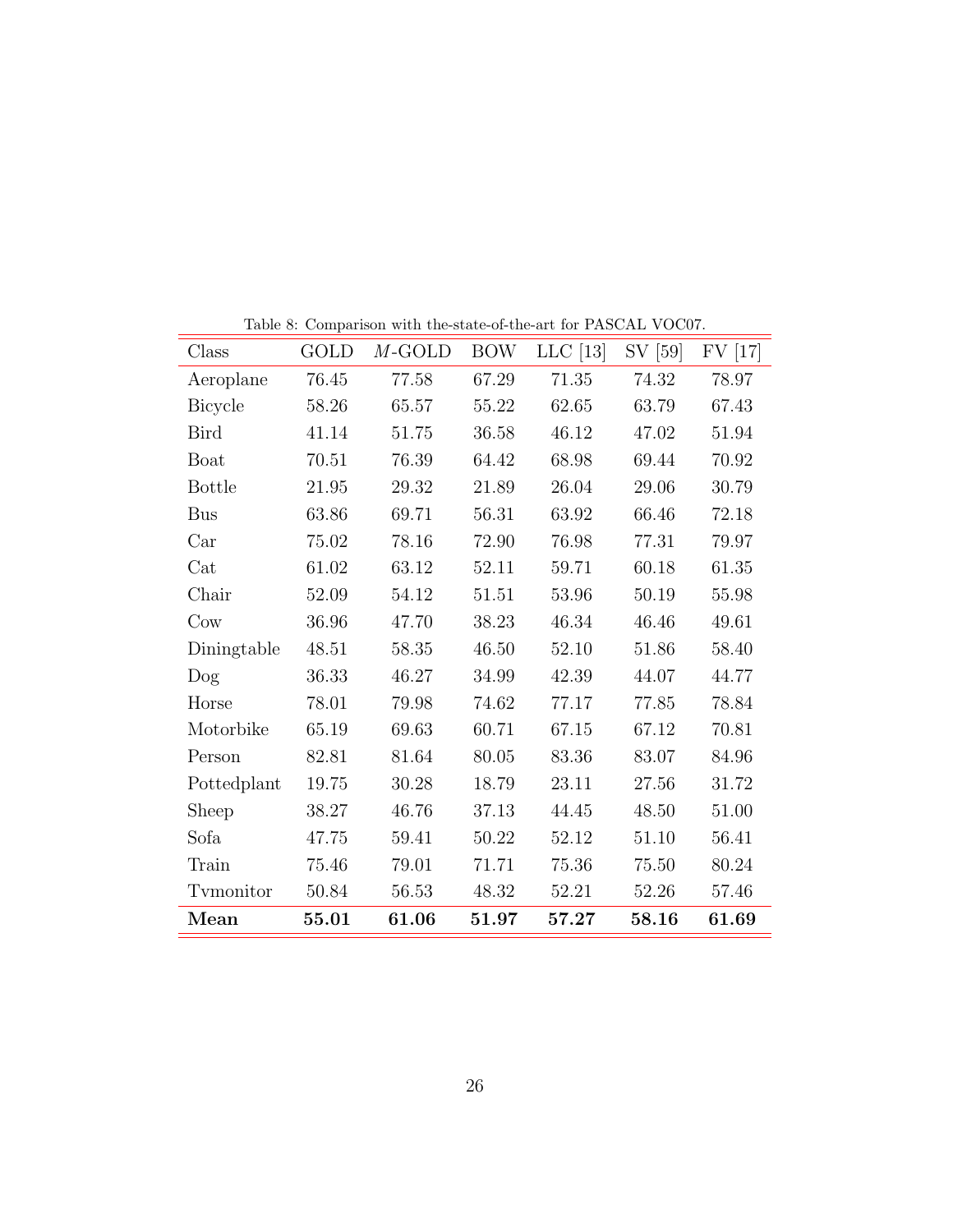Furthermore an extension to a mixture of Gaussians is proposed, enhancing the image description considering context information. Its discriminative capability allows to boost classification results in specific scenarios.

## References

- [1] G. Csurka, C. R. Dance, L. Fan, J. Willamowski, C. Bray, Visual categorization with bags of keypoints, in: Statistical Learning in Computer Vision Workshop, 2004, pp. 1–12.
- [2] K. Chatfield, V. Lempitsky, A. Vedaldi, A. Zisserman, The devil is in the details: an evaluation of recent feature encoding methods, in: British Machine Vision Conference, 2011, pp. 76.1–76.12.
- [3] J. Farquhar, S. Szedmak, H. Meng, J. Shawe-Taylor, Improving "bag-ofkeypoints" image categorisation: Generative Models and PDF-Kernels, Tech. rep., University of Southampton (2005).
- [4] F. Perronnin, C. Dance, G. Csurka, M. Bressan, Adapted Vocabularies for Generic Visual Categorization, in: European Conference on Computer Vision, 2006, pp. 464–475.
- [5] J. Carreira, R. Caseiro, J. Batista, C. Sminchisescu, Semantic segmentation with second-order pooling, in: European Conference on Computer Vision, 2012, pp. 430–443.
- [6] S. Lazebnik, C. Schmid, J. Ponce, Beyond Bags of Features: Spatial Pyramid Matching for Recognizing Natural Scene Categories, in: IEEE International Conference on Computer Vision and Pattern Recognition, 2006, pp. 2169–2178.
- [7] L. Bottou, Large-Scale Machine Learning with Stochastic Gradient Descent, in: International Conference on Computational Statistics, 2010, pp. 177–186.
- [8] K. Mikolajczyk, C. Schmid, A performance evaluation of local descriptors, IEEE Transactions on Pattern Analysis and Machine Intelligence 27 (10) (2005) 1615–1630.
- [9] D. G. Lowe, Distinctive Image Features from Scale-Invariant Keypoints, International Journal of Computer Vision 60 (2) (2004) 91–110.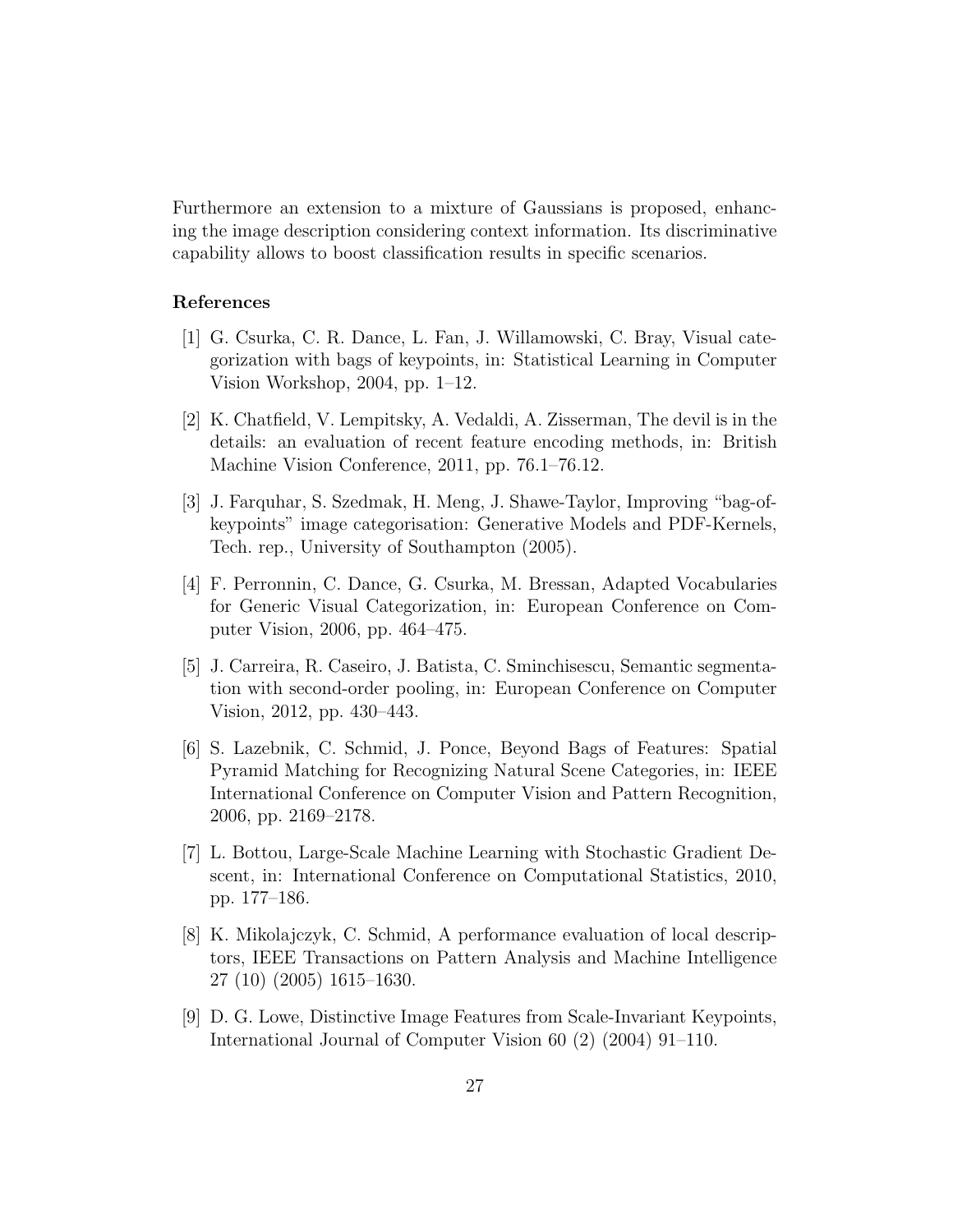- [10] K. E. A. van de Sande, T. Gevers, C. G. M. Snoek, Evaluating Color Descriptors for Object and Scene Recognition, IEEE Transactions on Pattern Analysis and Machine Intelligence 32 (9) (2010) 1582–1596.
- [11] B.-K. Bao, G. Zhu, J. Shen, S. Yan, Robust Image Analysis With Sparse Representation on Quantized Visual Features, IEEE Transactions on Image Processing 22 (3) (2013) 860–871.
- [12] J. C. van Gemert, J.-M. Geusebroek, C. J. Veenman, A. W. Smeulders, Kernel Codebooks for Scene Categorization, in: European Conference on Computer Vision, 2008, pp. 696–709.
- [13] J. Wang, J. Yang, K. Yu, F. Lv, T. S. Huang, Y. Gong, Localityconstrained Linear Coding for image classification, in: IEEE International Conference on Computer Vision and Pattern Recognition, 2010, pp. 3360–3367.
- [14] L. K. Saul, S. T. Roweis, Think globally, fit locally: unsupervised learning of low dimensional manifolds, Journal of Machine Learning Research 4 (2003) 119–155.
- [15] L. Jing, C. Zhang, M. Ng, SNMFCA: Supervised NMF-Based Image Classification and Annotation, IEEE Transactions on Image Processing 21 (11) (2012) 4508–4521.
- [16] Y. Han, F. Wu, Q. Tian, Y. Zhuang, Image Annotation by Input-Output Structural Grouping Sparsity, IEEE Transactions on Image Processing 21 (6) (2012) 3066–3079.
- [17] F. Perronnin, J. Sánchez, T. Mensink, Improving the fisher kernel for large-scale image classification, in: European Conference on Computer Vision, 2010, pp. 143–156.
- [18] H. Jegou, M. Douze, C. Schmid, P. Perez, Aggregating local descriptors into a compact image representation, in: IEEE International Conference on Computer Vision and Pattern Recognition, 2010, pp. 3304–3311.
- [19] Y. Huang, Z. Wu, L. Wang, T. Tan, Feature Coding in Image Classification: A Comprehensive Study, IEEE Transactions on Pattern Analysis and Machine Intelligence.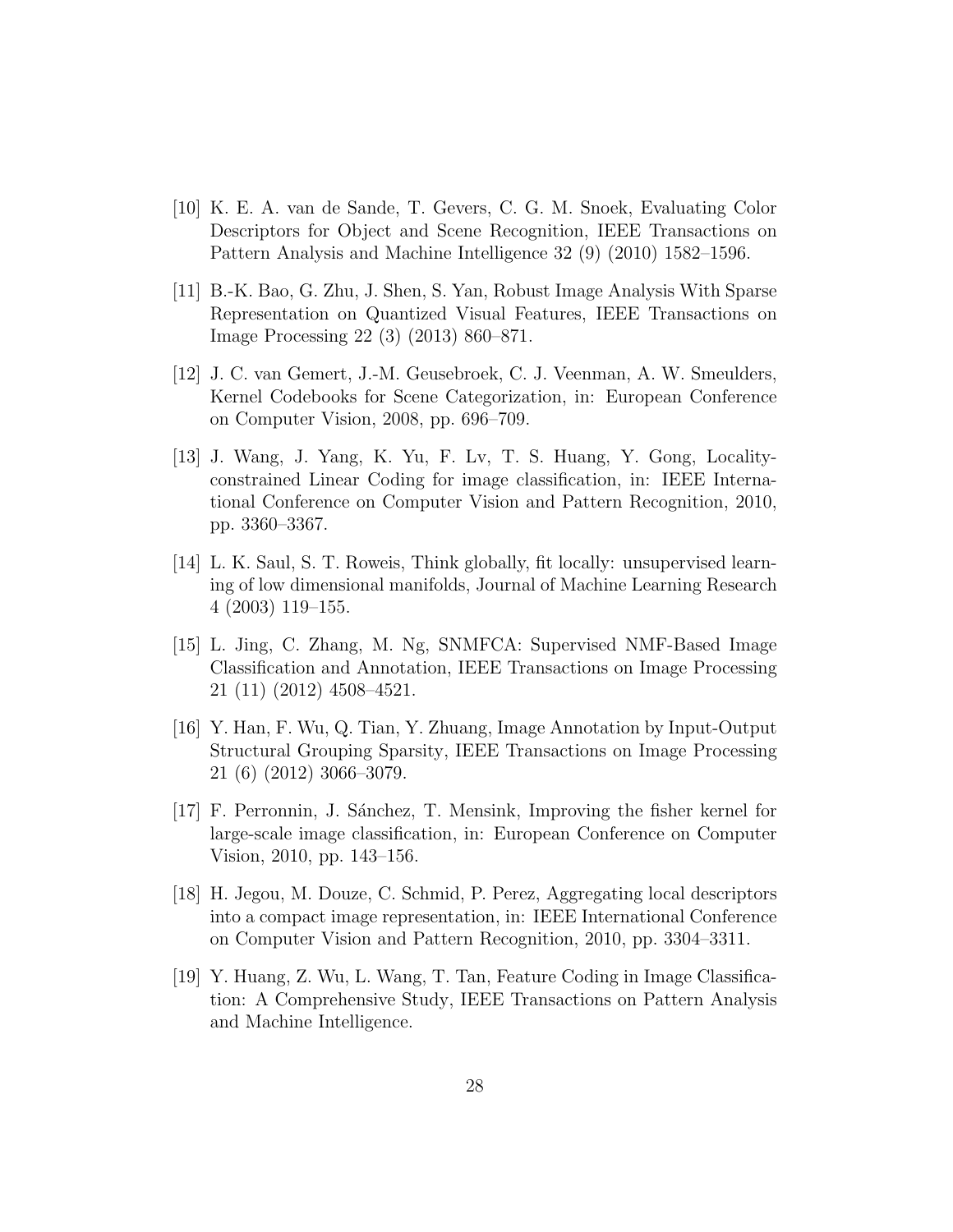- [20] Y. Yang, F. Wu, F. Nie, H. Shen, Y. Zhuang, A. Hauptmann, Web and Personal Image Annotation by Mining Label Correlation With Relaxed Visual Graph Embedding, IEEE Transactions on Image Processing 21 (3) (2012) 1339–1351.
- [21] T. Tuytelaars, C. Schmid, Vector Quantizing Feature Space with a Regular Lattice, in: IEEE International Conference on Computer Vision, 2007, pp. 1–8.
- [22] J. Philbin, O. Chum, M. Isard, J. Sivic, A. Zisserman, Lost in quantization: Improving particular object retrieval in large scale image databases, in: IEEE International Conference on Computer Vision and Pattern Recognition, 2008, pp. 1–8.
- [23] http://www.robots.ox.ac.uk/~vgg/data/oxbuildings/.
- [24] http://www.robots.ox.ac.uk/~vgg/data/parisbuildings/.
- [25] D. Nister, H. Stewenius, Scalable Recognition with a Vocabulary Tree, in: IEEE International Conference on Computer Vision and Pattern Recognition, 2006, pp. 2161–2168.
- [26] R. Arandjelović, A. Zisserman, All about VLAD, in: IEEE International Conference on Computer Vision and Pattern Recognition, 2013, pp. 1578–1585.
- [27] O. Tuzel, F. Porikli, P. Meer, Pedestrian Detection via Classification on Riemannian Manifolds, IEEE Transactions on Pattern Analysis and Machine Intelligence 30 (10) (2008) 1713–1727.
- [28] X. Zhou, N. Cui, Z. Li, F. Liang, T. Huang, Hierarchical Gaussianization for image classification, in: IEEE International Conference on Computer Vision and Pattern Recognition, 2009, pp. 1971–1977.
- [29] D. Picard, P.-H. Gosselin, Efficient image signatures and similarities using tensor products of local descriptors, Computer Vision and Image Understanding 117 (6) (2013) 680–687.
- [30] X. Pennec, P. Fillard, N. Ayache, A Riemannian Framework for Tensor Computing, International Journal of Computer Vision 66 (1) (2006) 41– 66.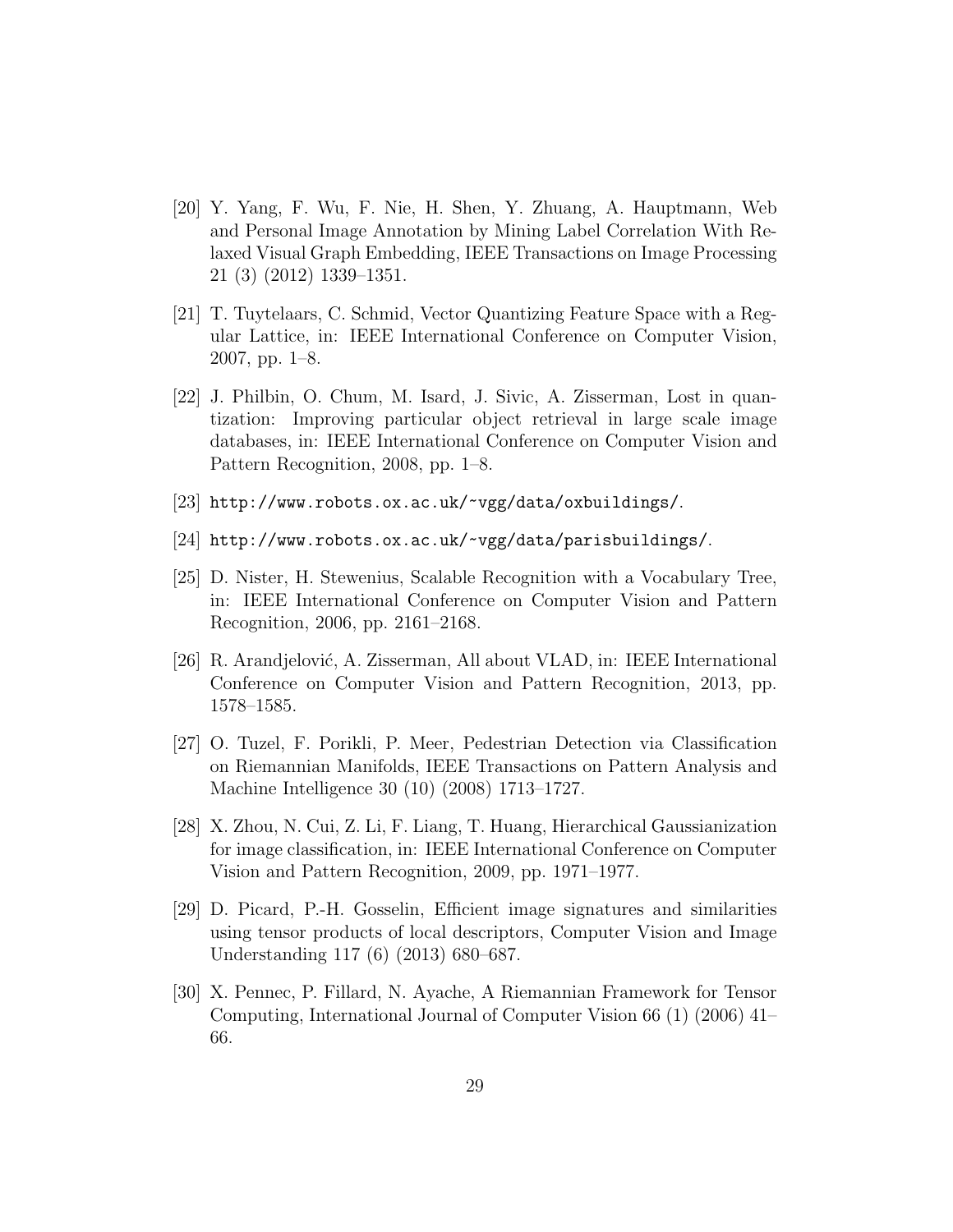- [31] D. Tosato, M. Spera, M. Cristani, V. Murino, Characterizing Humans on Riemannian Manifolds, IEEE Transactions on Pattern Analysis and Machine Intelligence 35 (8) (2013) 1972–1984.
- [32] I. Chavel, Riemannian Geometry: A Modern Introduction, Cambridge Studies in Advanced Mathematics, Cambridge University Press, 2006.
- [33] A. Vedaldi, A. Zisserman, Efficient Additive Kernels via Explicit Feature Maps, IEEE Transactions on Pattern Analysis and Machine Intelligence 34 (3) (2012) 480–492.
- [34] B. Safadi, G. Quenot, Descriptor optimization for multimedia indexing and retrieval, in: International Workshop on Content-Based Multimedia Indexing, 2013, pp. 65–71.
- [35] V. Viitaniemi, J. Laaksonen, Spatial Extensions to Bag of Visual Words, in: ACM International Conference on Image and Video Retrieval, 2009, pp. 37:1–37:8.
- [36] A. Bosch, A. Zisserman, X. Munoz, Representing shape with a spatial pyramid kernel, in: ACM International Conference on Image and Video Retrieval, 2007, pp. 401–408.
- [37] J. He, S.-F. Chang, L. Xie, Fast kernel learning for spatial pyramid matching, in: IEEE International Conference on Computer Vision and Pattern Recognition, 2008, pp. 1–7.
- [38] T. Harada, Y. Ushiku, Y. Yamashita, Y. Kuniyoshi, Discriminative spatial pyramid, in: IEEE International Conference on Computer Vision and Pattern Recognition, 2011, pp. 1617–1624.
- [39] H. Harzallah, F. Jurie, C. Schmid, Combining efficient object localization and image classification, in: IEEE International Conference on Computer Vision and Pattern Recognition, 2009, pp. 237–244.
- [40] A. Vedaldi, B. Fulkerson, VLFeat: An open and portable library of computer vision algorithms, http://www.vlfeat.org/ (2008).
- [41] L. Bottou, O. Bousquet, The tradeoffs of large scale learning, in: Neural Information Processing Systems, 2008, pp. 161–168.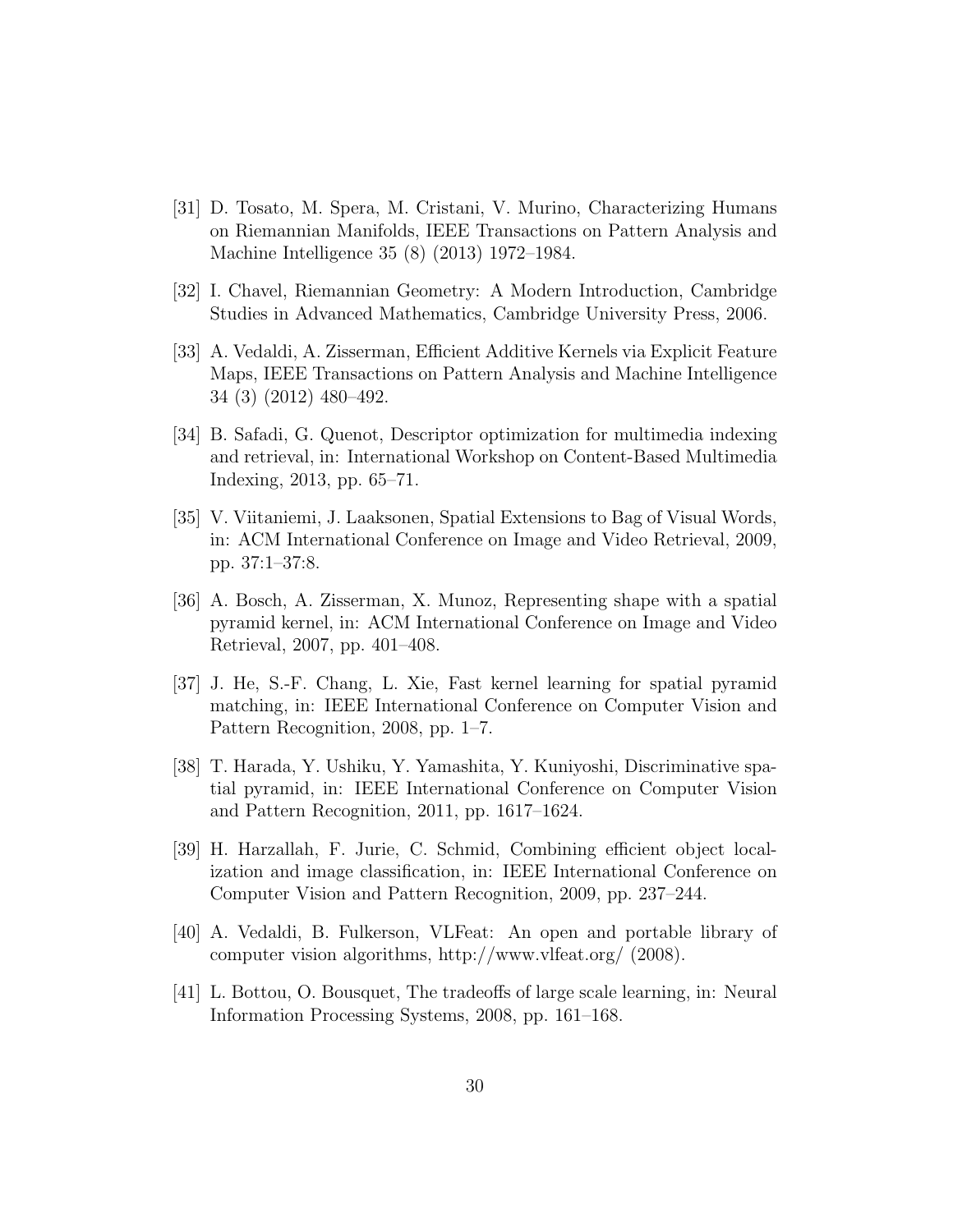- [42] L. Bo, C. Sminchisescu, Efficient Match Kernel between Sets of Features for Visual Recognition, in: Neural Information Processing Systems, 2009, pp. 135–143.
- [43] K. Grauman, T. Darrell, The Pyramid Match Kernel: Efficient Learning with Sets of Features, Journal of Machine Learning Research 8 (2007) 725–760.
- [44] Y. Jia, C. Huang, T. Darrell, Beyond spatial pyramids: Receptive field learning for pooled image features, in: IEEE International Conference on Computer Vision and Pattern Recognition, 2012, pp. 3370–3377.
- [45] Z. Jiang, G. Zhang, L. S. Davis, Submodular dictionary learning for sparse coding, in: IEEE International Conference on Computer Vision and Pattern Recognition, 2012, pp. 3418–3425.
- [46] L. Liu, L. Wang, X. Liu, In defense of soft-assignment coding, in: IEEE International Conference on Computer Vision, 2011, pp. 2486–2493.
- [47] C. Zhang, J. Liu, Q. Tian, C. Xu, H. Lu, S. Ma, Image classification by non-negative sparse coding, low-rank and sparse decomposition, in: IEEE International Conference on Computer Vision and Pattern Recognition, 2011, pp. 1673–1680.
- [48] T. Tuytelaars, M. Fritz, K. Saenko, T. Darrell, The NBNN kernel, in: IEEE International Conference on Computer Vision, 2011, pp. 1824– 1831.
- [49] J. Yang, K. Yu, Y. Gong, T. Huang, Linear spatial pyramid matching using sparse coding for image classification, in: IEEE International Conference on Computer Vision and Pattern Recognition, 2009, pp. 1794–1801.
- [50] O. Duchenne, A. Joulin, J. Ponce, A graph-matching kernel for object categorization, in: IEEE International Conference on Computer Vision, 2011, pp. 1792–1799.
- [51] M. D. Zeiler, R. Fergus, Visualizing and Understanding Convolutional Networks, in: European Conference on Computer Vision, 2014, pp. 818– 833.